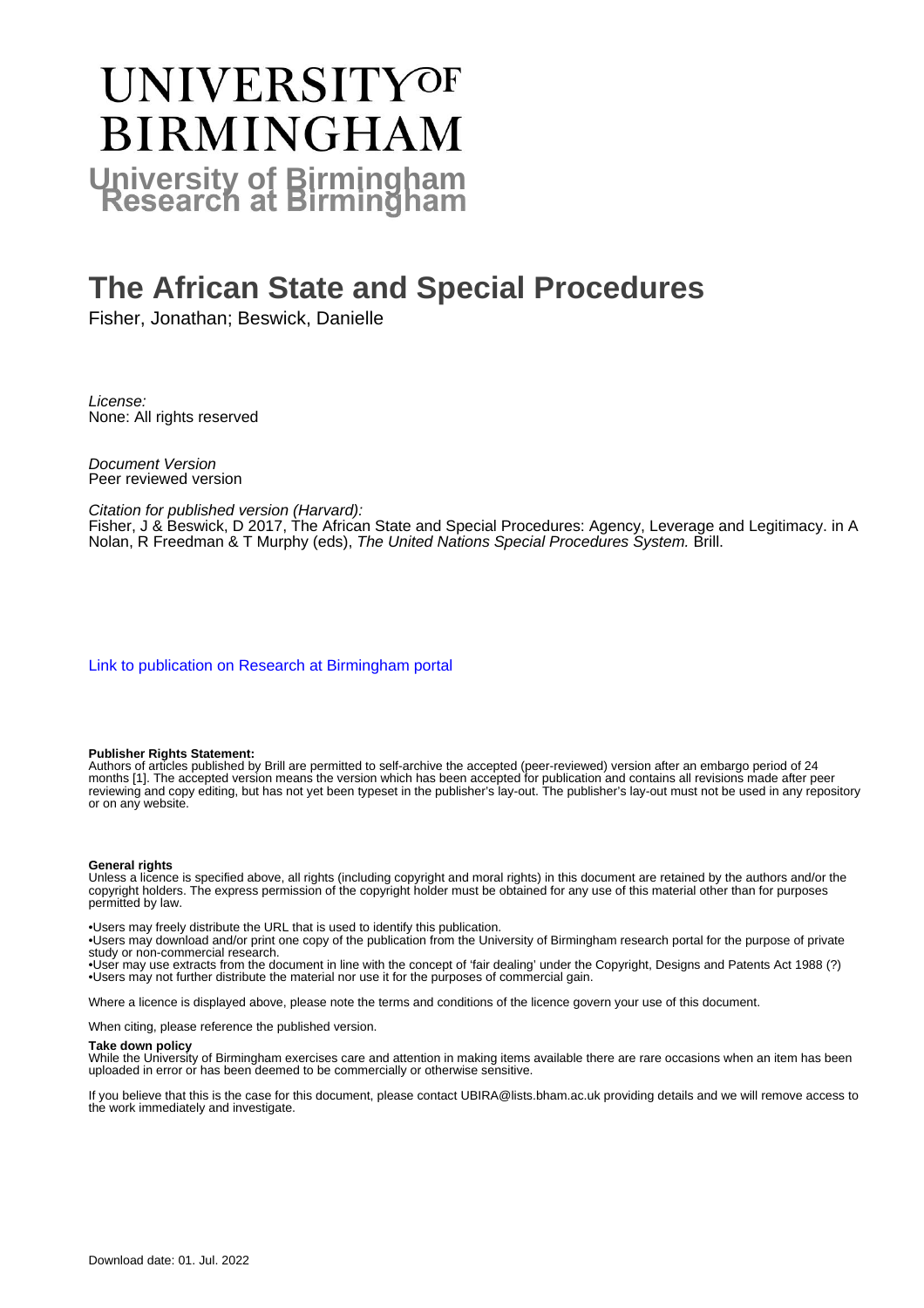#### **The African State and Special Procedures: Agency, Leverage and Legitimacy**

# Jonathan Fisher and Danielle Beswick<sup>1</sup>

This chapter focuses on the broader international politics of the Special Procedures (SP) systems, examining – at both theoretical and empirical levels – why and how states engage with the system and to what end. In doing so, African states' relations with UN SP (Special Rapporteurs (SR) and Working Groups) and African Union (AU) SR will be explored in depth, reflecting both Africa's prominence on lists of visit requests developed annually by UN SP and its frequent characterisation as a continent of 'weak' polities by analysts and commentators.

Our analysis seeks to unpack and challenge this latter notion by considering the nature and calibration of African agency in the international system, both at a general level and when viewed through the lens of SP, a perspective rarely adopted to date in legal and social science explorations of African states' place in the international system. To do so, we draw upon data collated from annual UN SR and Working Group reports to the UN Human Rights Council (UNHRC) and AU SR reports to the African Commission on Human and People's Rights (ACHPR) mapping SR and Working Group visit requests and visits undertaken to African states since the early 2000s.

In doing so, we focus primarily on the seven UN thematic mandates of human rights defenders, freedom of expression, violence against women, migrants and internally displaced, arbitrary detention and discrimination against women which are mirrored in the AU SP system. In doing so, we recognise that this captures only a part of the UN and AU SP systems.<sup>2</sup> Our interest here, however, is in exploring the *interaction* between the two systems and how African states engage herein – and with what implications. It is therefore appropriate to focus particularly on where the two systems directly correspond, and this is the approach taken in this chapter. This comparative data is complemented by data collected in interviews conducted with state and

<sup>&</sup>lt;sup>1</sup> The authors are extremely grateful to Anna Jobe (PhD candidate, University of Durham) and Louis Monroy Santander (PhD candidate, University of Birmingham) for their invaluable contribution to this project as research assistants. We are also grateful to Richard Moncrieff, Paul Bentall and other colleagues in the Africa and Multilateral Research Groups at the UK Foreign and Commonwealth Office for their insights and advice on the general themes of this project and its context. The authors are grateful to the University of Birmingham's College of Social Sciences-College of Arts and Law Sandpit Scheme for funding this research.

 $2^2$  There are currently 34 additional thematic UN SP and 14 country mandate UN SP (6 African) which we do not expressly cover, a full list of UN SP thematic and country mandates are available at UN Office of the High Commissioner for Human Rights, 'Thematic Mandates' (2015) [http://spinternet.ohchr.org/\\_Layouts/SpecialProceduresInternet/ViewAllCountryMandates.aspx?Type=](http://spinternet.ohchr.org/_Layouts/SpecialProceduresInternet/ViewAllCountryMandates.aspx?Type=TM) [TM](http://spinternet.ohchr.org/_Layouts/SpecialProceduresInternet/ViewAllCountryMandates.aspx?Type=TM) accessed 1 November 2015 and 'Country Mandates' (2015) [http://spinternet.ohchr.org/\\_Layouts/SpecialProceduresInternet/ViewAllCountryMandates.aspx](http://spinternet.ohchr.org/_Layouts/SpecialProceduresInternet/ViewAllCountryMandates.aspx)

accessed 1 November 2015. We do, nevertheless, explore the 6 Africa mandates in a number of instances. There are also currently an additional eight additional thematic AU SP which we do not expressly cover, a full list of AU mandates are available at ACHPR, 'Special Mechanisms' (2015) [http://spinternet.ohchr.org/\\_Layouts/SpecialProceduresInternet/ViewAllCountryMandates.aspx](http://spinternet.ohchr.org/_Layouts/SpecialProceduresInternet/ViewAllCountryMandates.aspx)

accessed 1 November 2015. While the seven UN SP mandates explore here are mirrored directly in the AU mandates for human rights defenders and freedom of expression there are slight differences in framing under other themes: prisons and detention (AU) instead of arbitrary detention (UN); rights of women (AU) instead of violence against, and discrimination against, women (UN) and refugees (AU) instead of migrants (UN) and internally displaced (UN).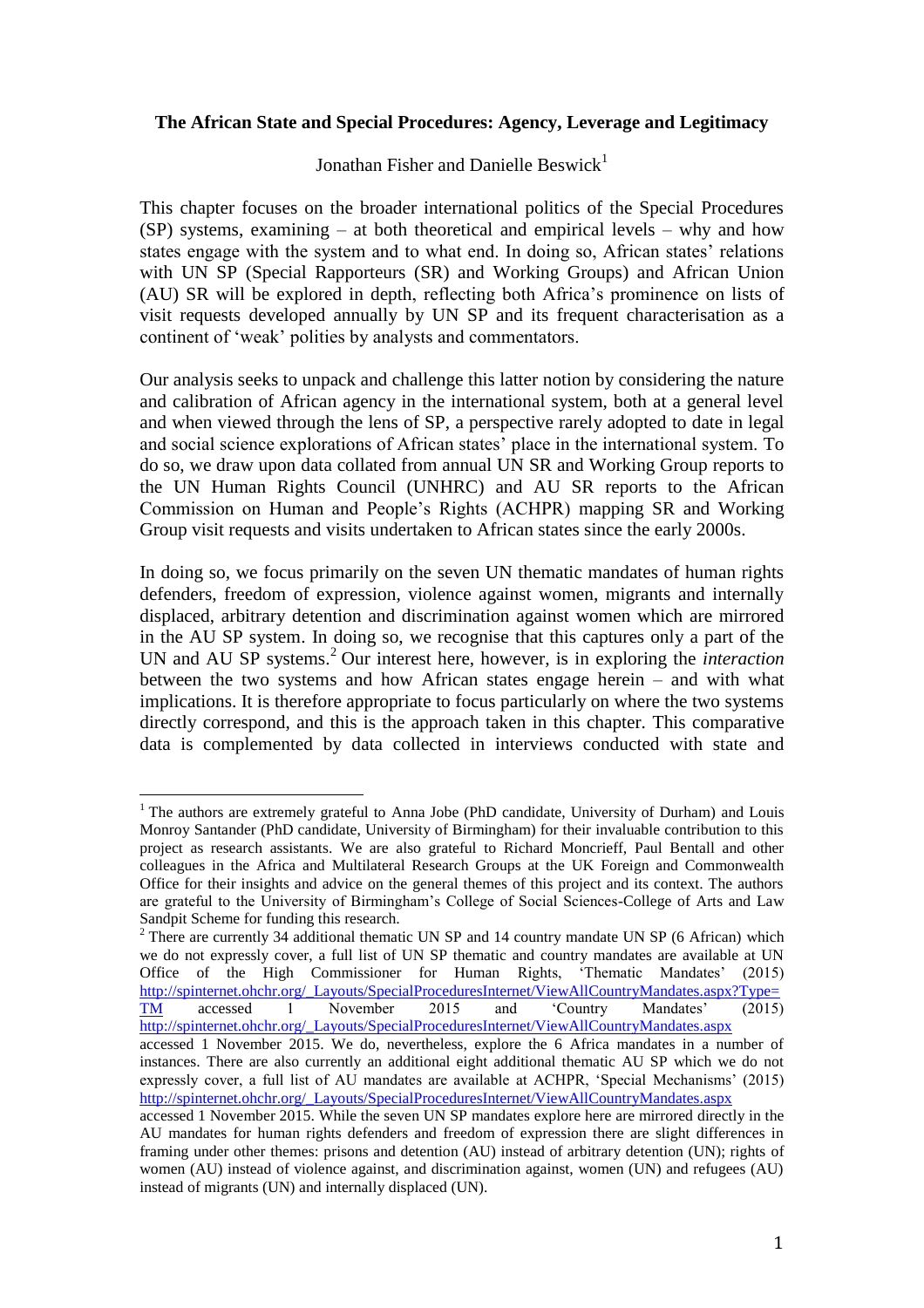international actors across eastern Africa by both authors since  $2006<sup>3</sup>$  along with discussions with key respondents in the UN human rights architecture undertaken in Geneva in May 2015. Secondary data derived from media houses, public statements and other sources is also engaged with.

We argue that while African states exhibit 'weakness' in a range of areas, many can and do exercise considerable strength and agency in the international system – sometimes through instrumentalising these very weaknesses and sometimes through strategically engaging or disengaging with parts of the system. We see both forms of behaviour evident among a range of semi-authoritarian African states, whose governments use the UN SP system, in part, to improve their standing within the international community and UN architecture as well as to 'socialise' some internal crises (eg internally-displaced persons) and secure international resources to deal with them.

We emphasise, however, the complexity of the picture: many African states engage with the SR systems in good faith, often making an important contribution to its work and outputs. While lack of resources (for UN and AU SP, as well as for African states themselves) limit the effectiveness of the system, of more fundamental significance for its overall future efficacy are the issues of credibility and legitimacy. The somewhat adversarial nature of the UN SP system sits uncomfortably in an African context where defence of state sovereignty above all else often remains the central fulcrum of international relations.<sup>4</sup> The AU SP system is therefore far more deferential and dialogue-based than that of the UN and while greater cooperation between both sets of actors will allow the fostering of greater independence and voice among the former, the latter also have much to learn for their own practice through such an interaction, as this chapter will discuss.

In terms of structure, the chapter will first challenge the notion of African state 'weakness' at the international level before exploring how a range of African governments have secured agency through strategically engaging with the UN and AU SR systems. Part two will nevertheless caution against an interpretation of African engagement with the systems based wholly in *realpolitik*, emphasising more

 $\overline{a}$ <sup>3</sup> Primarily in Eritrea, Ethiopia, Kenya, Rwanda and Uganda. This interview data acts primarily as a complement to the visit request data – the latter being the primary evidence explored in the chapter. Eastern Africa nonetheless represents one of the most significant regions of UN SP and AU SR activity in Africa and includes four of the six states currently the focus of UN SR country mandates (Burundi, Eritrea, Somalia and Sudan). Ethiopia is also the home of the African Union and thus accessing diplomats from across the continent has been possible. The interview data therefore provides more than simply a regional perspective on the interactions between the UN SP/AU SR systems and African states.

 $4$  The artificial creation – and questionable domestic legitimacy - of many African states through the colonial/postcolonial experience, coupled with many African governments' inability or unwillingness to extend state control and infrastructure beyond urban areas has led many scholars to highlight the defence and instrumentalisation of state sovereignty as a central survival strategy for many postcolonial African polities. See, for example. Jean-Francois Bayart, 'Africa in the world: A history of extraversion' [2000] *African Affairs* 99 (395), 217-267; William Brown, 'Sovereignty matters: Africa, donors and the aid relationship' [2013] *African Affairs* 112 (447), 262-282; Christopher Clapham, *Africa in the international system: The politics of state survival* (CUP 1996); Jeff Herbst, *States and Power in Africa: Comparative lessons in authority and control* (Princeton University Press 2000); Robert Jackson and Carl Rosberg, 'Why Africa's weak states persist: The empirical and the juridical in statehood' [1982] *World Politics* 35 (1), 1-24.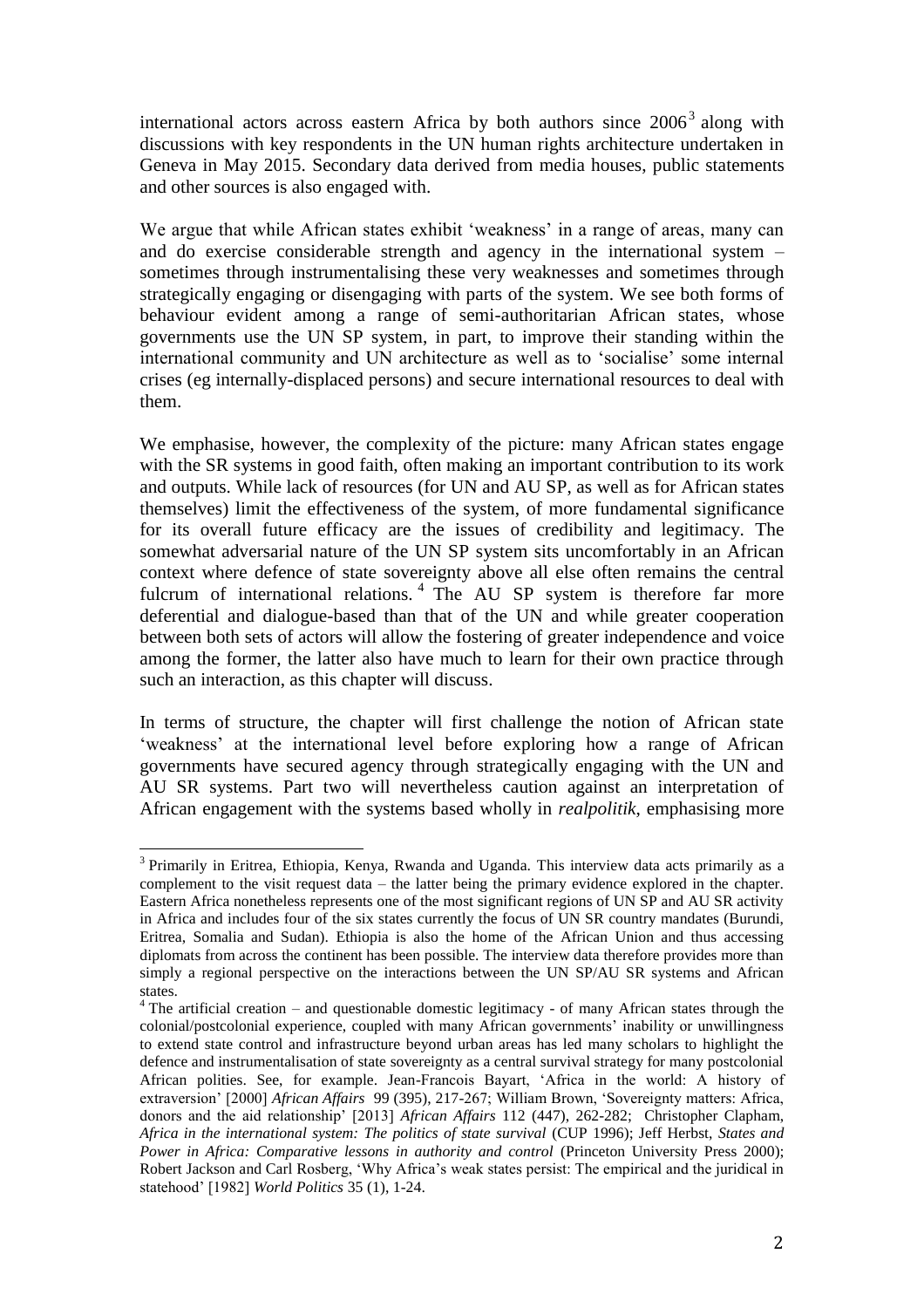constructive forms of interaction as well as highlighting the under-estimation of norms of sovereignty and legitimacy by the UN system in its engagement with Africa. The piece concludes by examining the implications of these findings for practitioners in both systems.

#### **1. African agency and Special Procedures**

#### *1.1 The 'African agency' literature*

The characterisation of African states as 'weak' in the international system is a longstanding trope in Western political science as well as in Western and international policy-making circles. <sup>5</sup> With sometimes more than half of their national budgets funded by North American and European governments<sup>6</sup>, African states are often either ignored in International Relations theory-building altogether or dismissed as passive or dependent objects of a set of power dynamics and norm creations which they play little to no active role in influencing.<sup>7</sup> Often barely able to project their authority beyond their capital cities, let alone beyond their borders, African states have also been the main recipients of the 'failed' or 'fragile' state label developed by World Bank, OECD and academic analysts since the  $1990s$ .<sup>8</sup> Where African agency has been recognised in these various arenas it has tended to be critiqued in sometimes quite pejorative and paternalistic terms; African states not conforming to international standards on governance or human rights, or African states lagging behind the rest of the community of nations vis-à-vis economic liberalisation or adopting international legal norms.<sup>9</sup>

<sup>5</sup> William Brown, 'Africa and International Relations: A Comment on IR Theory, Anarchy and Statehood' [2006] *Review of International Studies* 32 (1) 119-143; William Brown, 'Sovereignty matters: Africa, donors and the aid relationship' [2013] *African Affairs* 112 (447), 262-282; Sophie Harman and William Brown, 'In from the margins? The changing place of Africa in International Relations' [2013] *International Affairs* 89 (1) 69-87; Kevin Dunn and Timothy Shaw (eds) *Africa's Challenge to International Relations Theory* (Palgrave Macmillan 2001).

<sup>6</sup> Isaline Bergamaschi, 'The fall of a donor darling: The role of aid in Mali's crisis' [2014], *Journal of Modern African Studies* 52 (3), 358; Jonathan Fisher and David M Anderson, 'Authoritarianism and the securitization of development in Africa' [2015] *International Affairs* 91 (1) 131-151; Haley Swedlund, 'From donorship to ownership: Budget support and donor influence in Rwanda and Tanzania' [2013], *Public Administration and Development* 33, 361-363.

<sup>7</sup> William Brown, 'Africa and International Relations: A Comment on IR Theory, Anarchy and Statehood' [2006] *Review of International Studies* 32 (1) 119-143; William Brown, 'Sovereignty matters: Africa, donors and the aid relationship' [2013] *African Affairs* 112 (447), 262-282; Sophie Harman and William Brown, 'In from the margins? The changing place of Africa in International Relations' [2013] *International Affairs* 89 (1) 69-87; Kevin Dunn and Timothy Shaw (eds) *Africa's Challenge to International Relations Theory* (Palgrave Macmillan 2001).

<sup>&</sup>lt;sup>8</sup> Valerie Arnould, 'Transitional justice and democracy in Uganda: Between impetus and instrumentalisation' [2015] *Journal of Eastern African Studies* 9 (3) 354-374; Jonathan Fisher, 'When it pays to be a "fragile state": Uganda's use and abuse of a dubious concept' [2014] *Third World Quarterly* 35 (2) 316-322; Sonja Grimm, Nicolas Lemay-Hebert and Olivier Nay, "Fragile States": Introducing a political concept' [2014] *Third World Quarterly* 25 (2) 197-209; Nicolas Lemay-Hebert and Xavier Mathieu 'The OECD's discourse on fragile states: Experts and the normalization of knowledge production' [2014] *Third World Quarterly* 35 (2) 232-251.

<sup>9</sup> Examples of this from a range of literatures and media include, Kingsley Chiedu Moghalu, 'Why has Africa fallen behind the rest of the world's economies', *Guardian* (London, 4 August 2014); Robert Rotberg, 'The failure and collapse of nation-states: Breakdown, prevention and repair', in Robert Rotberg (ed), *When States Fail: Causes and Consequences* (Princeton University Press 2003); Frans Viljoen, *International Human Rights Law in Africa* (OUP 2012) 142.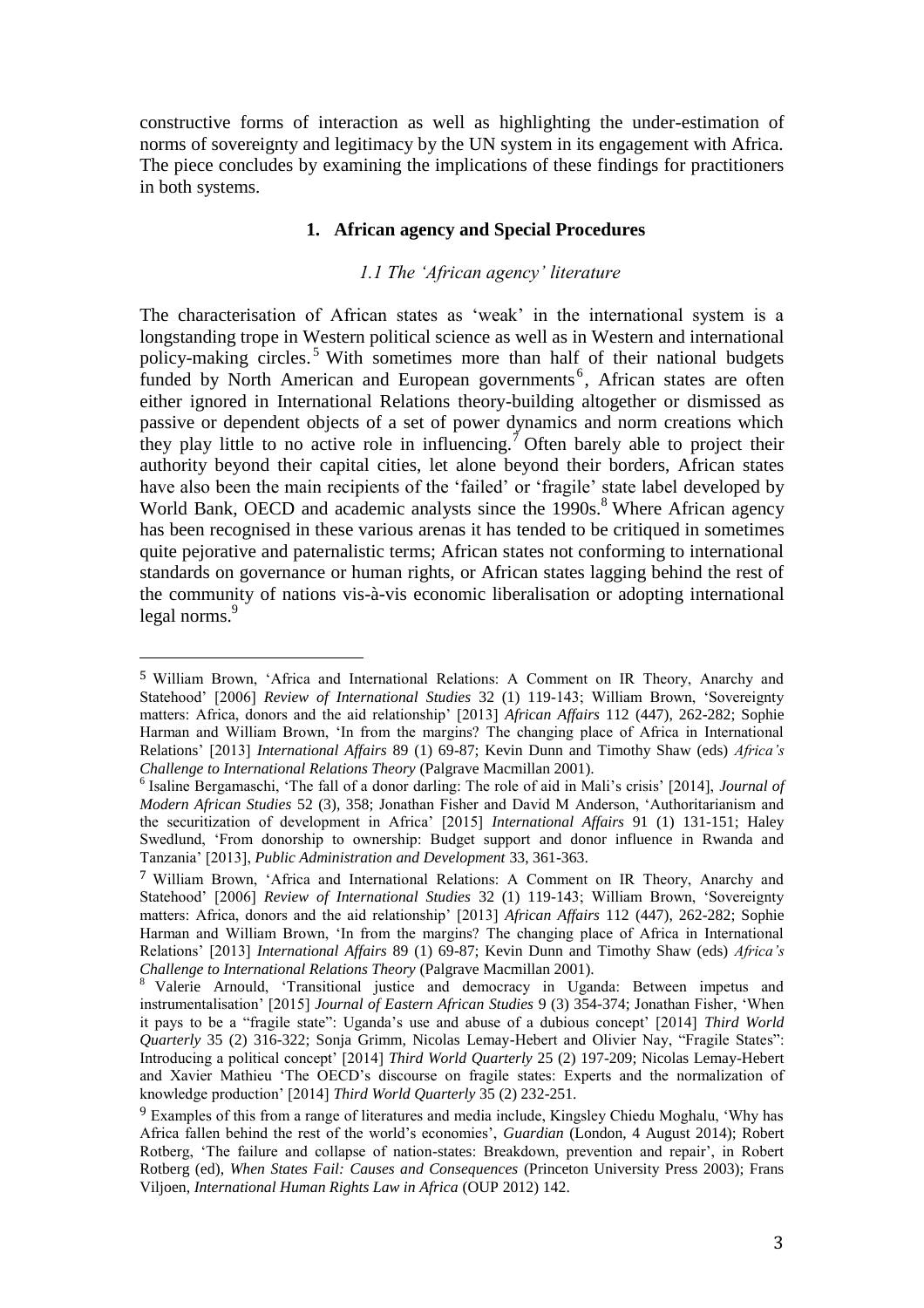In recent years, however, scholars have sought to challenge this narrative through unpacking the spaces and opportunities for  $-$  as well as the limitations of  $-$  African agency in the global system.<sup>10</sup> Though the concept of 'agency' is understood in multiple ways across political science – as well as philosophy and sociology – we conceive of it in a broad sense as a state's ability to as it intends to within the international system.<sup>11</sup>

Focusing on a range of different issues – including on collective bargaining by African states within the World Trade Organization, block-voting in the UN General Assembly and individual states' interactions with particular agendas (eg peacekeeping and conflict resolution) – the African agency literature has revealed the degree to which African states can, and have, carved-out significant agency in the international system in a number of contexts, often by instrumentalising their perceived weakness. 12

By playing-on notions of fragility and memories of a violent and unstable past, for example, African governments encourage their counterparts elsewhere in the world to 'set the bar low' when assessing their achievements and transgressions, particularly in the sphere of democratisation.<sup>13</sup> This approach also enables African states to successfully solicit international aid flows (financial and military), rendering the complex and politically risky task of raising domestic revenue less necessary. This 'extraversion', as it has been characterised by Jean-Francois Bayart, has become a

<sup>&</sup>lt;sup>10</sup> Danielle Beswick and Anne Hammerstad, 'African agency in a changing security environment: Sources, opportunities and challenges' [2013] *Conflict, Security and Development* 13 (5) 471-486; William Brown and Sophie Harman (eds), *African Agency in International Politics* (Routledge 2013); Lindsay Whitfield (ed), *The Politics of Aid: African Strategies for Dealing with Donors* (OUP 2008).

<sup>&</sup>lt;sup>11</sup> See William Brown, 'A question of agency: Africa in international politics' [2012] *Third World Quarterly* 10 (33) 1893-1899 for a more detailed discussion of this.

<sup>&</sup>lt;sup>12</sup> Danielle Beswick, 'From weak state to savvy international player? Rwanda's multi-level strategy for maximising agency', in William Brown and Sophie Harman (eds), *African Agency in International Politics* (Routledge 2013); Danielle Beswick and Anne Hammerstad, 'African agency in a changing security environment: Sources, opportunities and challenges' [2013] *Conflict, Security and Development* 13 (5) 471-486; William Brown and Sophie Harman (eds), *African Agency in International Politics* (Routledge 2013); Devon Curtis, 'Development assistance and the lasting legacies of rebellion in Burundi and Rwanda' [2015] *Third World Quarterly* 36 (7) 1365-1381; Jonathan Fisher, 'Structure, agency and Africa in the international system: Donor diplomacy and regional security policy in East Africa since the 1990s' [2013] *Conflict, Security and Development* 13 (5) 537-567; Jonathan Fisher, 'When it pays to be a "fragile state": Uganda's use and abuse of a dubious concept' [2014] *Third World Quarterly* 35 (2) 316-322; Valerie Freeland, 'Rebranding the state: Uganda's strategic use of the International Criminal Court' [2015] *Development and Change* 46 (2) 293-319; Donna Lee, 'African agency in global trade governance', in William Brown and Sophie Harman (eds), *African Agency in International Politics* (Routledge 2013); Thomas Tieku, 'Exercising African agency in Burundi via multilateral channels: Opportunities and challenges' [2013] *Conflict, Security and Development* 13 (5) 513-535; Lindsay Whitfield (ed), *The Politics of Aid: African Strategies for Dealing with Donors* (OUP 2008); Siphamandla Zondi, 'Common positions as African agency in international negotiations: An appraisal', in William Brown and Sophie Harman (eds), *African Agency in International Politics* (Routledge 2013).

<sup>&</sup>lt;sup>13</sup> See, for example, Ethiopian prime minister Hailemariam Desalegn's comments in the lead-up to the country's May 2015 elections, *Al-Jazeera*, 'Hailemariam Desalegn: Democracy 'not only an election', [<http://www.aljazeera.com/programmes/talktojazeera/2015/05/hailemariam-desalegn-democracy-](http://www.aljazeera.com/programmes/talktojazeera/2015/05/hailemariam-desalegn-democracy-election-150522074045193.html)

[election-150522074045193.html>](http://www.aljazeera.com/programmes/talktojazeera/2015/05/hailemariam-desalegn-democracy-election-150522074045193.html) last accessed 1 November 2015; see also Stephen Brown, "Well, what can you expect?" Donor officials' apologetics for hybrid regimes in Africa [2011] *Democratization* 18 (2) 512-534.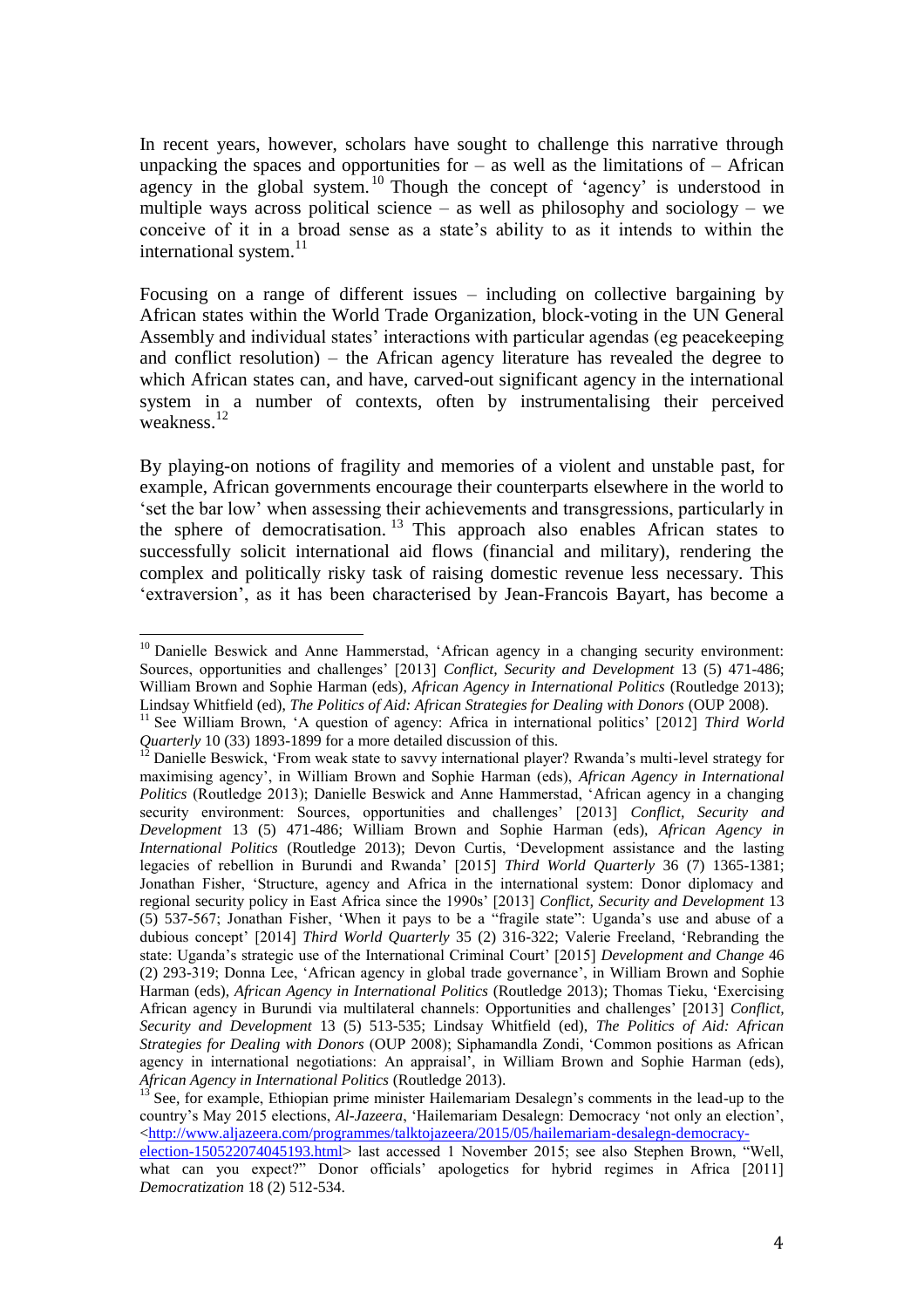particularly rewarding strategy for African states given the post-2001 preoccupation of Western governments – along with that of the UN and International Financial Institutions (IFIs) - with supporting stable and resilient African states in the context of a 'Global War on Terror'.<sup>14</sup>

The manner in which such behaviour allows African states to advance more 'positive' activities into the limelight and, thereby, cast more controversial ones into the shadows has been linked by Beswick to Steven David's theory of 'omni-balancing' – an analysis of how leaders in the Third World change alignments in global politics on the basis of rational cost-benefit analyses of their best interests vis-à-vis the overall context of domestic and international political forces. <sup>15</sup> Though rejecting various aspects of the concept when applied to the current, post-Cold War developing world, she nevertheless highlights the core framework of the theory – which focuses on how leaders 'balance' internal and external threats to their hold on power to survive – as valuable for understanding African engagement with the international system. Analysing the case of Rwanda, she demonstrates how the Rwandan Patriotic Front (RPF)-led government aligned with international actors over regional conflict resolution in eastern Democratic Republic of Congo (DRC) during 2009-2010 to head-off criticism and aid suspensions from the same actors (and their possible alignment with domestic Rwandan opposition groups) over democratic backsliding in the lead-up to elections in that country in August 2010.<sup>16</sup>

Similar interpretations have been applied to the behaviour of governments in Ghana and Uganda during the 1990s and those of Ethiopia, Uganda and Chad during the  $2000s$ .<sup>17</sup> Haynes (2001) and others have argued that semi-authoritarian regimes in Ghana and Uganda strategically aligned with powerful Western institutions such as the World Bank in the field of economic liberalisation in order to neutralise criticism (and potential aid cuts) from elsewhere in the donor community regarding limited democratisation.<sup>18</sup>

 $\overline{a}$ <sup>14</sup> Jean-Francois Bayart, 'Africa in the world: A history of extraversion' [2000] *African Affairs* 99 (395), 217-267; Jan Bachmann, 'Governmentality and counterterrorism: Appropriating international security projects in Kenya' [2012] *Journal of Intervention and Statebuilding* 6 (1) 41-56; Jonathan Fisher and David M Anderson, 'Authoritarianism and the securitisation of development in Africa', *International Affairs* 91 (1) 131-151; Cedric Jourde, 'Constructing representations of the "Global War on Terror" in the Islamic Republic of Mauritania' [2007] *Journal of Contemporary African Studies* 25 (1) 77-100.

<sup>15</sup> Danielle Beswick, 'From weak state to savvy international player? Rwanda's multi-level strategy for maximising agency', in William Brown and Sophie Harman (eds), *African Agency in International Politics* (Routledge 2013); Steven David, *Choosing Sides: Alignment and Realignment in the Third World* (Johns Hopkins University Press 1991).

<sup>16</sup> Danielle Beswick, 'From weak state to savvy international player? Rwanda's multi-level strategy for maximising agency', in William Brown and Sophie Harman (eds), *African Agency in International Politics* (Routledge 2013).

<sup>&</sup>lt;sup>17</sup> Jonathan Fisher and David M Anderson, 'Authoritarianism and the securitisation of development in Africa', *International Affairs* 91 (1) 131-151; Jeff Haynes, 'Limited Democracy in Ghana and Uganda: What is most important to international actors: Stability or Political Freedom?', *Journal of Contemporary African Studies* [2001] 19 (2) 183-204.

<sup>&</sup>lt;sup>18</sup> Jeff Haynes, 'Limited Democracy in Ghana and Uganda: What is most important to international actors: Stability or Political Freedom?', *Journal of Contemporary African Studies* [2001] 19 (2) 183- 204; Andrew Mwenda and Roger Tangri, 'Patronage politics, donor reforms and regime consolidation in Uganda' [2005], *African Affairs* 104 (416) 449-467.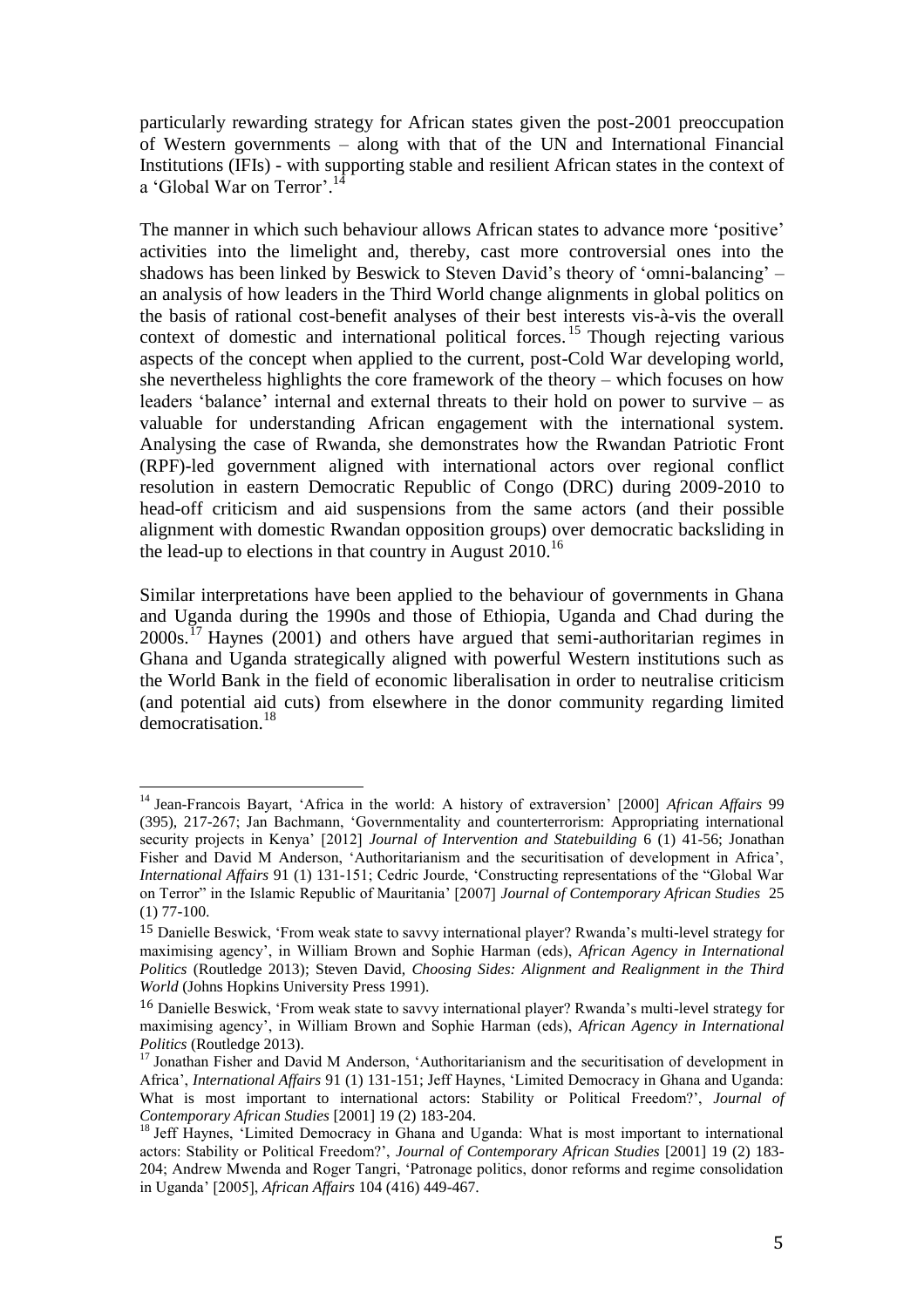More recently, similar patterns have been identified by Fisher, Anderson and others in analysing strategic alignments by a range of African polities with security-focused Western actors (eg the White House National Security Council, Pentagon, UK Ministry of Defence, Elysee Palace, UN DPKO) regarding counter-terrorism or peacekeeping policies since 2001, playing them off against other institutions within their bureaucracies whose focus is more on democratisation and human rights (eg the State Department, US Congress, UK Foreign and Commonwealth Office or UNHCR).<sup>19</sup> There is also growing evidence of African states aligning with non-Western (re-) 'emerging donors' such as China to similar ends.<sup>20</sup>

This literature also underlines the degree to which these strategic alignments also serve to engender mutual dependency between international and African actors – in other words, this is not simply a case of African states 'surviving' within the system but also influencing and modifying it. As Harrison and others have argued, for example, the World Bank and other major donors require 'success stories' to validate their own prescriptions – and thus their international credibility as effective development institutions and thought-leaders. This provides significant room for manoeuvre among states such as 1990s-2000s Tanzania, Mozambique or Uganda which have implemented their policies and subsequently achieved economic growth.<sup>21</sup> The Bank and others – according to this argument – have invested so much economic and political capital in these states that their fortunes are tied to them to some degree. Prevented from criticising these states' shortcomings in the arenas of transparency, accountability or civil freedoms for fear of undermining their own reputation, therefore, these donors are compelled to modify their universalist discourses to justify the existence of 'successful' states which do not, however, conform to Western political sensitivities; what Harrison calls the 'construction of "governance states".

The generation of these symbiotic relationships by seemingly 'weak' African states is perhaps most clearly captured, at present, in the sphere of international peace and security. The mid-1990s saw the UN and Western states heavily discredited in relation to African conflict, following several failed interventions in war-torn Somalia and the failure *to* intervene in Rwanda during the 1994 genocide. Responding to conflicting international and domestic pressures, these states and institutions rapidly came to throw their support behind regionally-led peacekeeping interventions as a solution, sometimes captured in the Clinton administration's notion of 'African solution to African problems'.<sup>22</sup> Many African states came to support this agenda,

<sup>&</sup>lt;sup>19</sup> Jonathan Fisher, 'Image management in East Africa: Uganda, Rwanda, Kenya and their donors', in Julia Gallagher (ed) *Images of Africa: Creation, Negotiation and Subversion* (Manchester University Press, 2015); Roger Tangri and Andrew Mwenda, *The Politics of Elite Corruption in Africa: Uganda in Comparative African Perspective* (Routledge, 2013) 149-160.

<sup>20</sup> Padraig Carmody, *The New Scramble for Africa* (Polity Press, 2011); Sam Hickey, 'Beyond the poverty agenda? Insights from the new politics of development in Uganda' [2013] *World Development*  43 194-206.

<sup>&</sup>lt;sup>21</sup> Graham Harrison, 'The World Bank, Governance and Theories of Political Action in Africa' [2005], *British Journal of Politics and International Relations* 7 (2) 240-260; Ellen Hauser, 'Ugandan relations with Western donors in the 1990s: What influence on democratisation' [1999], *Journal of Modern African Studies* 37 (4) 621-641.

<sup>22</sup> Mark Bradbury, 'Normalising the crisis in Africa' [1998] *Disasters* 22 (4) 328-338; Peter Rosenblum, 'Irrational exuberance: The Clinton Administration in Africa' [2002] *Current History* 101 (655) 195-202.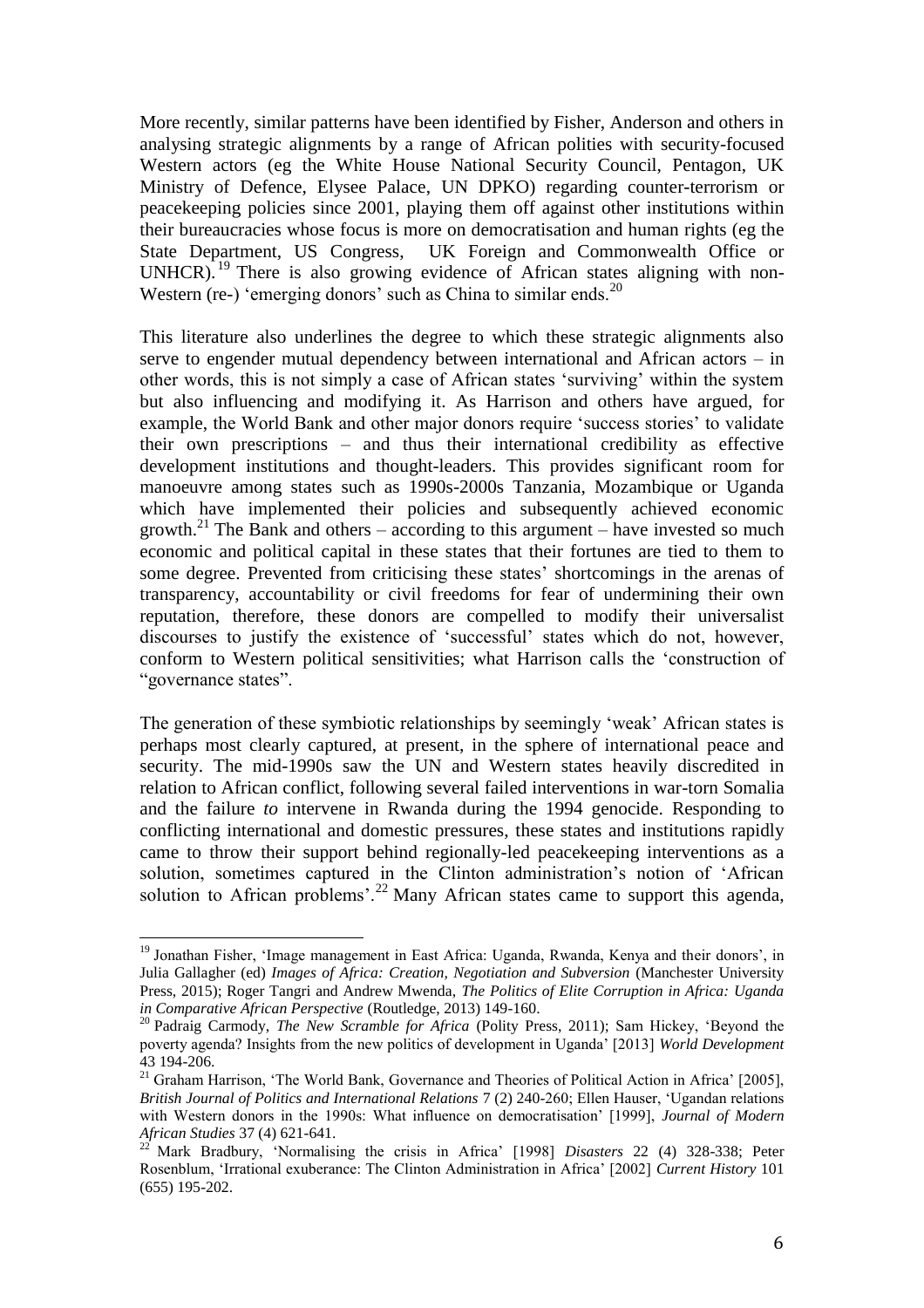partly because of a genuine belief in the need for 'local' solutions to the continent's security problems and partly to secure more comprehensive military assistance and training from Western states through their support for regional initiatives.<sup>23</sup>

This led, during the 2000s, to a transformation of peacekeeping on the African continent whereby African states have become major contributors to UN forces (Ethiopia and Rwanda are among the top five global troop contributors to UN missions, Ghana and Nigeria are among the top ten)<sup>24</sup> and regionally-led missions (under the AU or a sub-regional unit) have increased in number and scope substantially.<sup>25</sup> For the UN and Western states, therefore, African states are now the key 'intermediaries' in the management of peace and conflict on the continent. This has been instrumentalised by a range of states through strategic alignments, as outlined above.<sup>26</sup> It has also, however, been used directly as a *quid pro quo* by states such as Uganda and Rwanda, which have threatened to withdraw their troops from various missions central to UN and Western concerns in Africa (Somalia and Darfur respectively) unless policy shifts are made by these actors. In 2012, for example, the Ugandan government threatened to pull its troops out of the AU Mission in Somalia (AMISOM) unless allegations of Ugandan support for rebels in eastern DRC made by a UN Group of Experts be 'withdrawn'. Western donors rapidly distanced themselves from the Group's report (at least as concerned Uganda).<sup>27</sup>

Crucially, however, African state agency is identified not only in the re-direction or neutralisation of pressures or criticisms from the outside world but also in the moulding and re-conceptualisation of key norms themselves. Fisher and Anderson (2015), for example, have demonstrated how the governments of Uganda, Ethiopia and Chad have employed savvy diplomacy to persuade governments in Europe and North America to re-frame how they view security threats emanating from parts of the African continent.<sup>28</sup> Beswick, Holmes and others have explored the ways in which the Rwandan government has re-conceptualised the 'peacekeeper' not only as an external conflict management entity but as a service provider and organic part of post-conflict societies<sup>29</sup>, a narrative which has also emerged in Ethiopia in recent years<sup>30</sup>.

<sup>&</sup>lt;sup>23</sup> Danielle Beswick, 'Peacekeeping, regime security and "African solutions to African problems" [2010] *Third World Quarterly* 31 (5) 739-754; Paul Williams, 'Keeping the peace in Africa: Why "African" solutions are not enough' [2008] *Ethics and International Affairs* 22 (3) 309-329.

<sup>&</sup>lt;sup>24</sup> United Nations, 'Troop and police contributors: Contributions by country' (2015) <http://www.un.org/en/peacekeeping/resources/statistics/contributors.shtml> last accessed 1 November 2015.

<sup>25</sup> Alex Vines, 'A decade of African peace and security architecture' [2013] *International Affairs* 89 (1) 89-109.

<sup>26</sup> Danielle Beswick, 'Peacekeeping, regime security and "African solutions to African problems" [2010] *Third World Quarterly* 31 (5) 739-754 and 'The risks of African military [2014] -building: Lessons from Rwanda', *African Affairs* 113 (451) 212-231; Alex de Waal, 'Peacekeeping in the African political marketplace' [2009] *International Affairs* 85 (1) 99-113; Nina Wilen, David Ambrosetti and Gerard Birantamije, 'Sending peacekeepers abroad, sharing power at home: Burundi in Somalia' [2015] *Journal of Eastern African Studies* 9 (2) 307-325.

<sup>&</sup>lt;sup>27</sup> Jonathan Fisher and David M Anderson, 'Authoritarianism and the securitization of development in Africa' [2015] *International Affairs* 91 (1) 131-151.

<sup>28</sup> Ibid.

<sup>29</sup> Danielle Beswick, 'Military forces in contemporary development', in Paul Jackson (ed) *Handbook of International Security and Development* (Edward Elgar, 2015); Georgina Holmes, 'Gendering the Rwandan Defence Force: A Critical Assessment' [2014], *Journal of Intervention and Statebuilding* 8 (4) 321-333. See also Marco Jowell, 'Cohesion through socialisation: Liberation, tradition and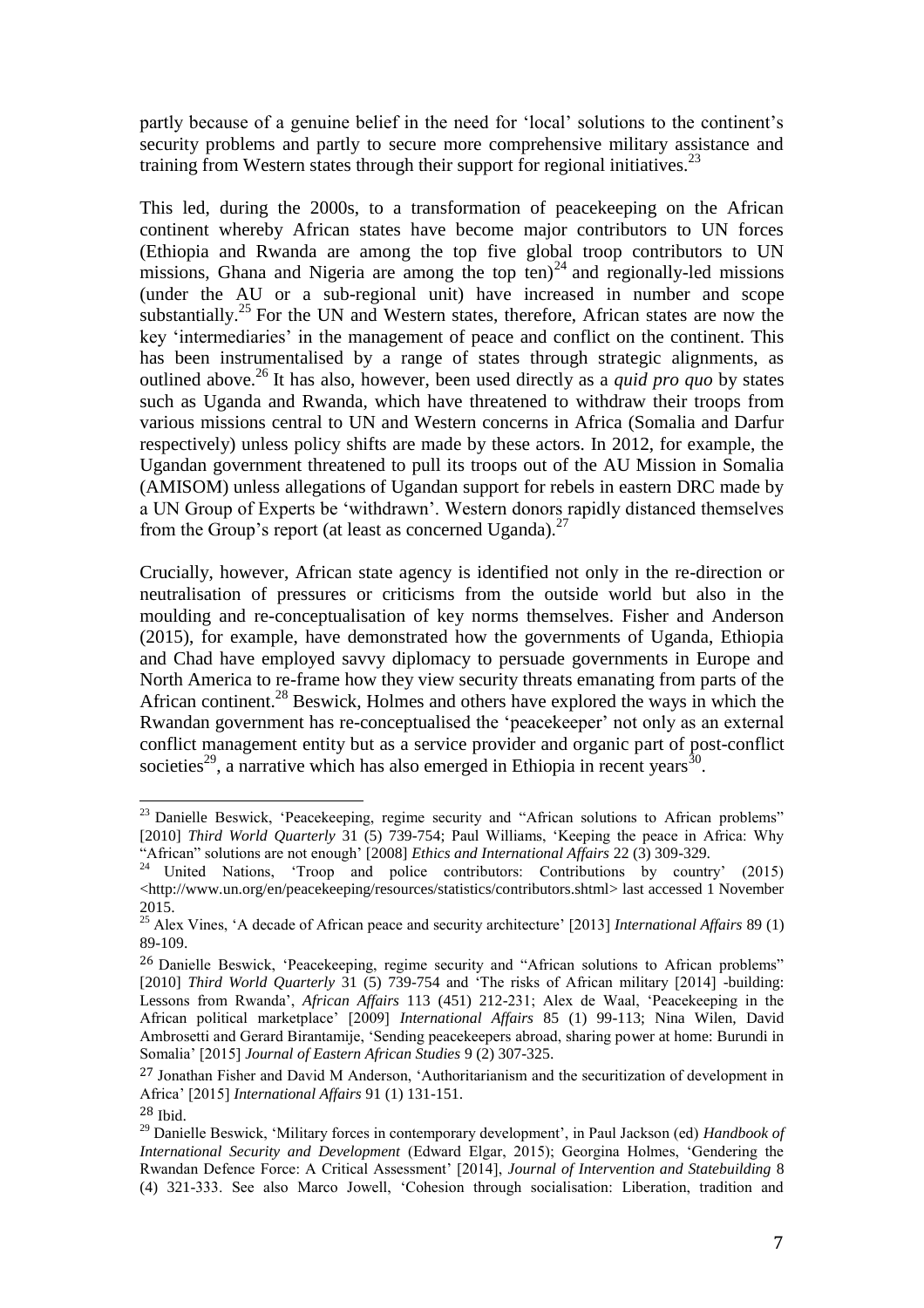This 'African agency' literature, therefore, cautions against a simplistic understanding of African states' relationships with, and degree of influence within, the international system. For while there are clear limits to the 'hard power' most African states can seek to exercise, this does not preclude the securing of influence and agency through other means, particularly through the playing-off of different players against one another, strategic alignment with key actors or agendas and re-framing of 'accepted' norms through individual or collective action.

### *1.2 African agency and the SP system*

The above discussion provides valuable context for understanding and exploring how African states engage with the SP system. For many African states, the UN (along, perhaps, with the World Bank and the  $US - or$  France<sup>31</sup>) is an international actor whose influence and significance cannot be ignored. Through its various agencies, the UN provides crucial support in the form of programme and project funding, humanitarian assistance, peacekeeping support and resources to help manage refugee and IDP crises. The UN's role as a normative actor  $-$  as the legitimiser of crossborder interventions (via the UN Security Council) or as a global monitor of human rights (via the UNHRC) – is also of great significance for African states, not least because of the impact of its judgments and perspectives on the behaviour of global powers.<sup>32</sup> It would be surprising, then, to not encounter attempts by African states to engage with the SP machinery as a means to further their own interests, whether these be in line with the machinery's own goals or otherwise.

The structure of the SP system also provides considerable room for manoeuvre and the carving-out of agency by African states. The existence of 41 thematic mandates and six African country mandates (see above) means that African states have the ability to engage selectively with SR – potentially those whose perspectives or mandates they sympathise with. The existence of a parallel AU SP machinery (appointed via the African Commission on Human and People's Rights, ACHPR) – involving fourteen mandates at present - further expands this space. Finally, SR are not paid a fee for their work and thus rely on the UN/AU for research and administrative assistance with sending – and chasing-up - visit invitations, writing reports and other responsibilities.<sup>33</sup> The UN SP branch has only limited resources to

modernity in the forging of the Rwanda Defence Force' [2014], *Journal of Eastern African Studies* 8 (2) 278-293; Josefine Kuehnel Larsen, 'Peace by peace: The construction of national-military identity in post-genocide Rwanda', unpublished PhD thesis (University of Copenhagen, 2014).

<sup>&</sup>lt;sup>30</sup> Interviews with senior Ethiopian political strategist and senior Ethiopian diplomat, Addis Ababa, April 2015.

<sup>31</sup> Guy Martin, 'Continuity and change in Franc-African relations' [1995] *Journal of Modern African Studies* 33 (1) 1-20; Richard Moncrieff, 'French relations with sub-Saharan Africa under President Sarkozy' [2012] SAIIA Occasional Paper 107.

 $32$  There is a vast literature on the UN's role as a normative actor, key texts for this context include Alex Bellamy, 'The Responsibility to Protect Turns Ten' [2015] *Ethics and International Affairs* 29 (2) 161-185; Michael Barnett and Martha Finnemore, *Rules for the World: International Organizations in Global Politics* (Cornell University Press, 2004); Martha Finnemore, 'International organizations as teachers of norms: The United Nations Educational, Scientific and Cultural Organization and science policy' [1993] *International Organization* 47 (4) 565-597.

<sup>33</sup> Further information on appointment processes in both systems can be found below and at UN OHCHR, 'Nomination, selection and appointment of mandate holders' (2015)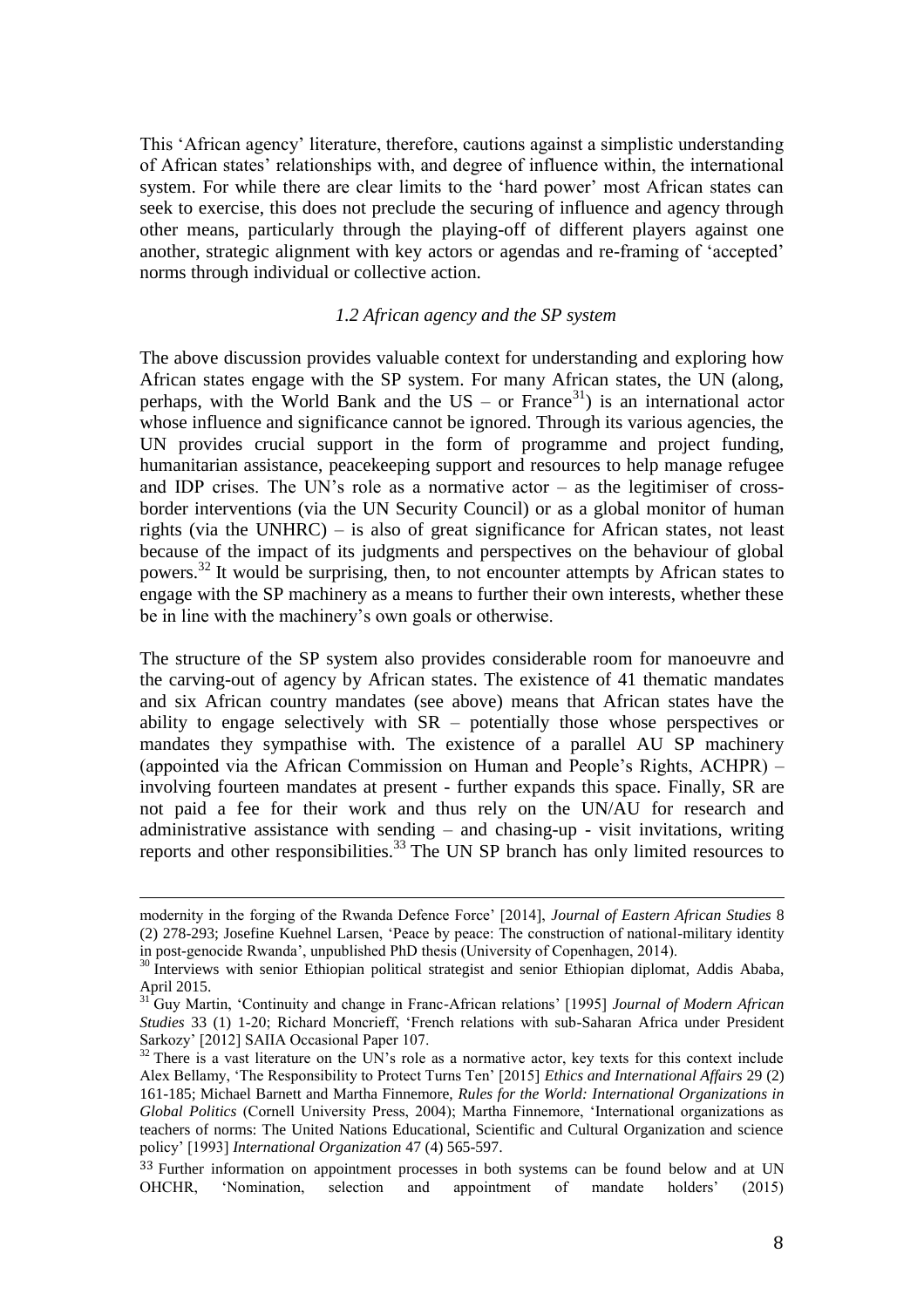support these activities while its AU equivalent has virtually none.<sup>34</sup> SR must, therefore, be selective themselves in the countries and issues which they focus upon and must rely far more on the goodwill and cooperation of the countries in question to be effective than many other parts of the UN and AU machinery. Indeed, many AU SR are employed by African governments themselves (UN SR are more often employed by universities or independent policy institutes).<sup>35</sup>

When reviewing the patterns of engagement by African states with SR from both systems it becomes clear that some states have simply sought to ignore them entirely. Eritrea, for example, has consistently ignored visit requests from both thematic SR (UN for Freedom of Expression) and the UN Eritrea SR, the latter being forced to rely instead on interviews with external experts and diaspora members in Europe and North Africa in putting together recent reports.<sup>36</sup> This reflects the Asmara regime's broader disengagement from much of the international system since the early 2000s. Ethiopia has been similarly disinterested in engaging the UN system although – like many African states - has welcomed its actions when they align with its own interests. The appointment of a UN SR for Eritrea in 2012 – Ethiopia's key opponent in the region since war between the two states broke out in 1998 – was strongly supported by officials in Addis Ababa.<sup>37</sup>

Others have – usually unsuccessfully - sought to use the system to strengthen their position in domestic power-plays. In 2009, for example, Zimbabwean Prime Minister Morgan Tsvangirai invited the UN Special Rapporteur on torture and other cruel, inhuman or degrading treatment or punishment, Manfred Nowak, to visit the country. Prior to this, Zimbabwe was a 'serial invite ignorer'. Upon arrival, however, Nowak was detained by security personnel and put on a plane to South Africa the following morning. Later, Nowak stated that 'I have not been treated by any government in such a rude manner than by the Government of Zimbabwe. I will not go back…[but will] recommend to [the UNHRC] to take necessary action'.<sup>38</sup>

During this period, Zimbabwe was governed by an uneasy power-sharing coalition made-up of Tsvangirai's MDC and president Robert Mugabe's long-serving ZANU-PF - an arrangement which had largely been forced upon the latter by the international

<http://www.ohchr.org/EN/HRBodies/SP/Pages/Nominations.aspx> last accessed 1 November 2015 and at ACHPR, 'About ACHPR' (2015) <http://www.achpr.org/about/ last accessed 1 November 2015.

<sup>&</sup>lt;sup>34</sup> Interviews with OHCHR Mechanisms and Special Procedures staff, UNHRC, Geneva 12 May 2015; interviews with UNHRC state representatives, Geneva, 13 May 2015. Interview with a UN SR, Oxford, 15 July 2015.

<sup>&</sup>lt;sup>35</sup> Ibid; Julia Harrington, 'Special rapporteurs of the African Commission on Human and People's Rights' [2001] *African Human Rights Law Journal* 1 (2), 247-267; Frans Viljoen, 'The Special Rapporteur on Prisons and Conditions of Detention in Africa: Achievements and Possibilities' [2005] *Human Rights Quarterly* 27 (1), 125-171.

<sup>36</sup> UNHRC Report E/CN.4/2005/64, *Report of Ambeyi Ligabo, Special Rapporteur on the promotion and protection of the right to freedom of opinion and expression*, < [http://daccess](http://daccess-ods.un.org/TMP/125721.469521523.html)[ods.un.org/TMP/125721.469521523.html>](http://daccess-ods.un.org/TMP/125721.469521523.html) last accessed 1 November 2015; UNHRC. *Report of the Special Rapporteur on the situation of human rights in Eritrea, Sheila B Keitharuth*. (2014) < [http://www.chr.up.ac.za/images/files/documents/ahrdd/eritrea/unreports/2014%20report%20on%20Erit](http://www.chr.up.ac.za/images/files/documents/ahrdd/eritrea/unreports/2014%20report%20on%20Eritrea%20A_HRC_26_45_ENG.pdf) [rea%20A\\_HRC\\_26\\_45\\_ENG.pdf>](http://www.chr.up.ac.za/images/files/documents/ahrdd/eritrea/unreports/2014%20report%20on%20Eritrea%20A_HRC_26_45_ENG.pdf) last accessed 1 November 2015.

<sup>&</sup>lt;sup>37</sup> *Sudan Tribune*, 'UN special rapporteur blocked from entering Eritrea', 15 April 2013 [<http://www.sudantribune.com/spip.php?article46220>](http://www.sudantribune.com/spip.php?article46220) last accessed 1 November 2015.

<sup>&</sup>lt;sup>38</sup> *Reuters*, 'Zimbabwe expels U.N. rights investigator', 29 October 2009, last accessed 1 November 2015.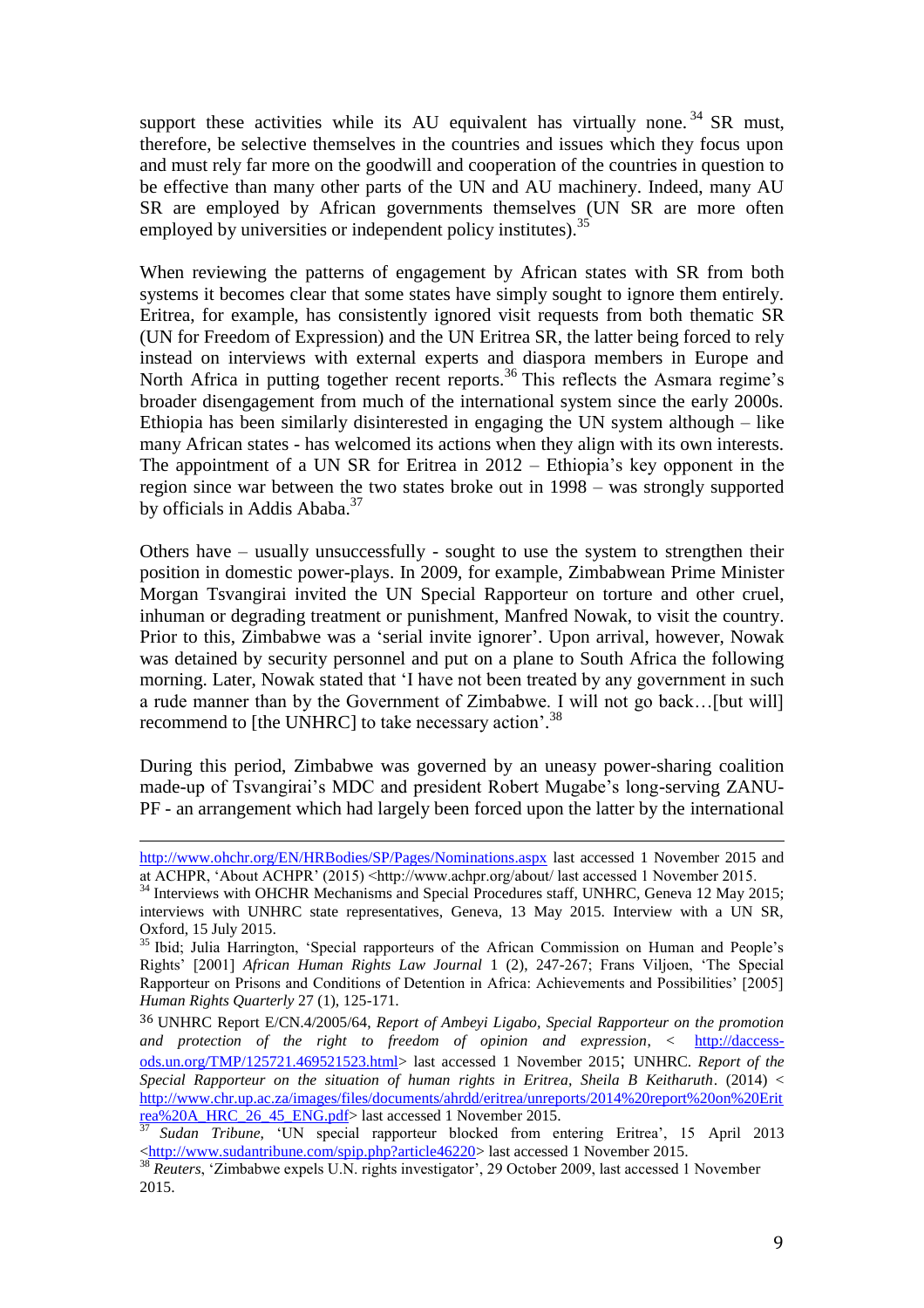community after contested elections in 2008. Tsvangirai had sought to use Nowak's visit to weaken Mugabe by having Zimbabwe's poor human rights record (including Mugabe's treatment of Tsvangirai himself) highlighted internationally, as well as to signal to Western donors (now considering a return to the country) that he and the MDC would take the country in a new, more humanitarian direction.<sup>39</sup> Tsvangirai underestimated ZANU-PF's continued hold on the Zimbabwean security services, however, with Nowak's expulsion ultimately making Tsvangirai's movement (now part of the government) look weak.  $40 \text{ In } 2013$ , Tsvangirai lost the Zimbabwean presidential election to Mugabe by 34% to 62% and was dismissed as executive prime minister, a post which was then abolished.

A range of authoritarian and semi-authoritarian African states and state actors have nevertheless engaged with the system in a more strategic fashion to secure agency at the international level. Both Chad and Sudan, for example, have variously ignored visit requests from the UN SR for human rights defenders and freedom of expression (Chad seven times between 2002-2011) but engaged more constructively with those on IDPs; Sudan welcomed the SR for this mandate for visits in 2004 and 2005 and Chad in 2009.<sup>41</sup> In the case of Sudan, this partly reflects – in all likelihood –

<sup>39</sup> Martin Howell, 'Zimbabwe's PM asks investors, donors to return', *Reuters* 28 January 2010, <http://uk.reuters.com/article/2010/01/28/idUKN28247930. CH .2420> last accessed 1 November 2015

<sup>&</sup>lt;sup>40</sup> See, for example, analysis by the UK House of Commons International Development Committee, *DFID's Assistance to Zimbabwe: Eight Report of Session 2009-2010 Volume II (House of Commons* 2010) Ev 67-68.

<sup>41</sup> UNHRC Report, E/CN.4/2005/101, *Report of Hina Jilani, Special Representative of the Secretary-General on human rights defenders - Summary of cases transmitted to Governments and replies received* < [http://daccess-ods.un.org/access.nsf/Get?Open&DS=E/CN.4/2005/101/Add.1&Lang=E>](http://daccess-ods.un.org/access.nsf/Get?Open&DS=E/CN.4/2005/101/Add.1&Lang=E) last accessed 1 November 2015; UNHRC Report, E/CN.4/2006/95, Annual Report of the Special Representative of the Secretary-General on the situation of human rights defenders (Ms Hina Jilani) < [http://daccess-dds-ny.un.org/doc/UNDOC/GEN/G06/103/68/PDF/G0610368.pdf?OpenElement>](http://daccess-dds-ny.un.org/doc/UNDOC/GEN/G06/103/68/PDF/G0610368.pdf?OpenElement) last accessed 1 November 2015; UNHRC, Report A/HRC/10/12, Report of the Special Rapporteur on the situation of human rights defenders, Margaret Sekaggya <http://daccess-dds-<br>ny.un.org/doc/UNDOC/GEN/G09/107/78/PDF/G0910778.ndf?OpenElement> last accessed l [ny.un.org/doc/UNDOC/GEN/G09/107/78/PDF/G0910778.pdf?OpenElement>](http://daccess-dds-ny.un.org/doc/UNDOC/GEN/G09/107/78/PDF/G0910778.pdf?OpenElement) last accessed 1 November 2015; UNHRC, Report A/HRC/13/22, Report of the Special Rapporteur on the situation of human rights defenders, Margaret Sekaggya [<http://www2.ohchr.org/english/issues/defenders/docs/A.HRC.13.22.pdf>](http://www2.ohchr.org/english/issues/defenders/docs/A.HRC.13.22.pdf) last accessed 1 November 2015 ; UNHRC Report A/HRC/16/44, Report of the Special Rapporteur on the situation of human rights defenders, Margaret Sekaggya, [<http://www2.ohchr.org/english/bodies/hrcouncil/docs/16session/A-HRC-16-44.pdf>](http://www2.ohchr.org/english/bodies/hrcouncil/docs/16session/A-HRC-16-44.pdf) last accessed 1 November 2015; UNHRC, Report A/HRC/19/55, Report of the Special Rapporteur on the situation of human rights defenders, Margaret Sekaggya [<http://www.ohchr.org/Documents/HRBodies/HRCouncil/RegularSession/Session19/A-HRC-](http://www.ohchr.org/Documents/HRBodies/HRCouncil/RegularSession/Session19/A-HRC-19-55_en.pdf)[1955\\_en.pdf>](http://www.ohchr.org/Documents/HRBodies/HRCouncil/RegularSession/Session19/A-HRC-19-55_en.pdf) last accessed 1 November 2015; UNHRC, Report A/HRC/22/47, Report of the Special Rapporteur on the situation of human rights defenders, Margaret Sekaggya < [http://www.ohchr.org/Documents/HRBodies/HRCouncil/RegularSession/Session22/A.HRC.22.47\\_en.](http://www.ohchr.org/Documents/HRBodies/HRCouncil/RegularSession/Session22/A.HRC.22.47_en.pdf) [pdf>](http://www.ohchr.org/Documents/HRBodies/HRCouncil/RegularSession/Session22/A.HRC.22.47_en.pdf) last accessed 1 November 2015; UNHRC, Report E/CN.4/2005/64, Report of Ambeyi Ligabo, Special Rapporteur on the promotion and protection of the right to freedom of opinion and expression < [http://daccess-ods.un.org/TMP/5637425.18424988.html>](http://daccess-ods.un.org/TMP/5637425.18424988.html) last accessed 1 November 2015; UNHRC, Report A/HRC/4/27, Report of Ambeyi Ligabo, Special Rapporteur on the promotion and protection of the right to freedom of opinion and expression < [http://daccess-dds](http://daccess-dds-ny.un.org/doc/UNDOC/GEN/G07/101/81/PDF/G0710181.pdf?OpenElement)[ny.un.org/doc/UNDOC/GEN/G07/101/81/PDF/G0710181.pdf?OpenElement>](http://daccess-dds-ny.un.org/doc/UNDOC/GEN/G07/101/81/PDF/G0710181.pdf?OpenElement) last accessed 1 November 2015; UNHRC, Report E/CN.4/2005/8, Report of the UN Secretary-General on internallydisplaced persons, Francis M Deng < [http://daccess-dds](http://daccess-dds-ny.un.org/doc/UNDOC/GEN/G04/161/03/PDF/G0416103.pdf?OpenElement)[ny.un.org/doc/UNDOC/GEN/G04/161/03/PDF/G0416103.pdf?OpenElement>](http://daccess-dds-ny.un.org/doc/UNDOC/GEN/G04/161/03/PDF/G0416103.pdf?OpenElement) last accessed 1 November 2015; UNHRC, Report E/CN.4/2006/71/Add.6, Report of the Representative of the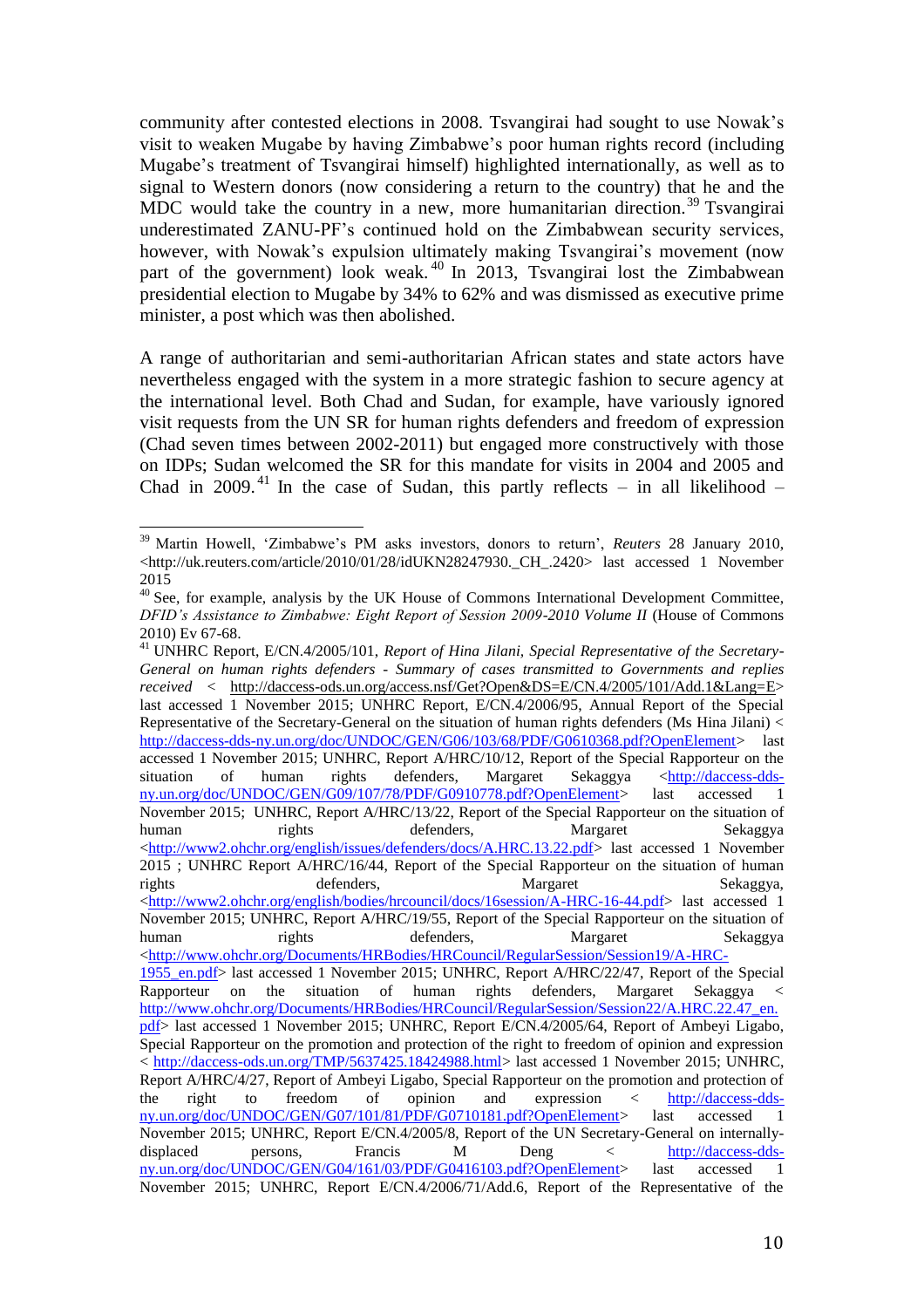Khartoum's desire to deflect international censure for its part in the Darfur conflict  $$ a leading source of international criticism.<sup>42</sup> In September 2004, for example, US secretary of state Colin Powell labelled the violence a 'genocide' and the UNSC adopted Resolution 1564 threatening Sudanese officials with sanctions if violence continued in its western region<sup>43</sup>; notably Sudan ignored a  $2005$  invitation from the African SR for Refugees to visit Darfur. This mixing of constructive engagement and request denial also represents a *quid pro quo* offered by both states to the international community – access and engagement on one area of concern (Darfur and IDPs) but stonewalling on another (human rights/freedom of expression).

More broadly, though, this latter behaviour forms part of a wider strategy both states have engaged in since the early 2000s vis-à-vis the international community. With some of the most complex and protracted IDP and refugee crises within and across their borders on the African continent, both states have consistently engaged the international system as a means to 'socialise' the issue. That is, they have intermittently welcomed or facilitated (albeit under strict oversight) UN, EU and other forms of international actors to assist in providing humanitarian and security assistance to refugees and IDPs as a means to internationalise responsibility for the problem – and to free-up space elsewhere in the domestic budget for regime maintenance-focused purposes. <sup>44</sup> Simultaneously, Chad in particular has instrumentalised international support under this socialisation strategy to augment and enhance the size and resources of its own security forces.<sup>45</sup>

DRC has also sought to 'socialise' its own security problems in a similar fashion. Regional and international intervention against rebel movements in its eastern regions have been cautiously facilitated by Kinshasa as an attempt to transfer responsibility for policing insecurity and human rights abuses here away from the government. This includes the issue of rape as a weapon of war – high on the international agenda in DRC since the mid-2000s and a problem which has led a senior UN official to label the country the 'rape capital of the world'. <sup>46</sup> Significantly, Kinshasa has also engaged with the SR system as a means to socialise this issue, inviting the UN SR on Violence

Secretary-General on the human rights of internally-displaced persons, Walter Kalin [<http://daccess](http://daccess-dds-ny.un.org/doc/UNDOC/GEN/G06/107/55/PDF/G0610755.pdf?OpenElement)[dds-ny.un.org/doc/UNDOC/GEN/G06/107/55/PDF/G0610755.pdf?OpenElement>](http://daccess-dds-ny.un.org/doc/UNDOC/GEN/G06/107/55/PDF/G0610755.pdf?OpenElement) last accessed 1 November 2015; UNHRC, Report  $A/HRC/13/21/Add.5$  [<http://daccess-dds](http://daccess-dds-ny.un.org/doc/UNDOC/GEN/G09/177/69/PDF/G0917769.pdf?OpenElement)[ny.un.org/doc/UNDOC/GEN/G09/177/69/PDF/G0917769.pdf?OpenElement>](http://daccess-dds-ny.un.org/doc/UNDOC/GEN/G09/177/69/PDF/G0917769.pdf?OpenElement) last accessed 1 November 2015.

<sup>&</sup>lt;sup>42</sup> Paul Williams and Alex Bellamy, 'The Responsibility to Protect and the Crisis in Darfur' [2005] *Security Dialogue* 36 (1) 27-47.

<sup>43</sup> *BBC News Website*, 'Powell declares genocide in Sudan', 9 September 2004. [<http://news.bbc.co.uk/1/hi/3641820.stm>](http://news.bbc.co.uk/1/hi/3641820.stm) last accessed 1 November 2015; *BBC News Website*, 'Full Text: UN Sudan Resolution', 19 September 2004 <t [http://news.bbc.co.uk/1/hi/world/africa/3669978.stm>](http://news.bbc.co.uk/1/hi/world/africa/3669978.stm) last accessed 1 November 2015.

<sup>&</sup>lt;sup>44</sup> Jonathan Fisher and David M Anderson, 'Authoritarianism and the securitization of development in Africa' [2015] *International Affairs* 91 (1) 131-151.

<sup>45</sup> Ibid, 137, 143-145.

<sup>46</sup> *BBC News Website*, 'UN official calls DR Congo 'rape capital of the world', 28 April 2010 [<http://news.bbc.co.uk/1/hi/8650112.stm>](http://news.bbc.co.uk/1/hi/8650112.stm) last accessed 1 November 2015; Nicole D'Errico, Tshibangu Kalaba, Louise Bashige Nzigire, Felicien Maisha and Luc Malemo Kaliysa, "You say rape, I say hospitals. But whose voice is louder?" Health, aid and decision-making in the Democratic Republic of Congo' [2013] *Review of African Political Economy*, 40 (135) 51-66.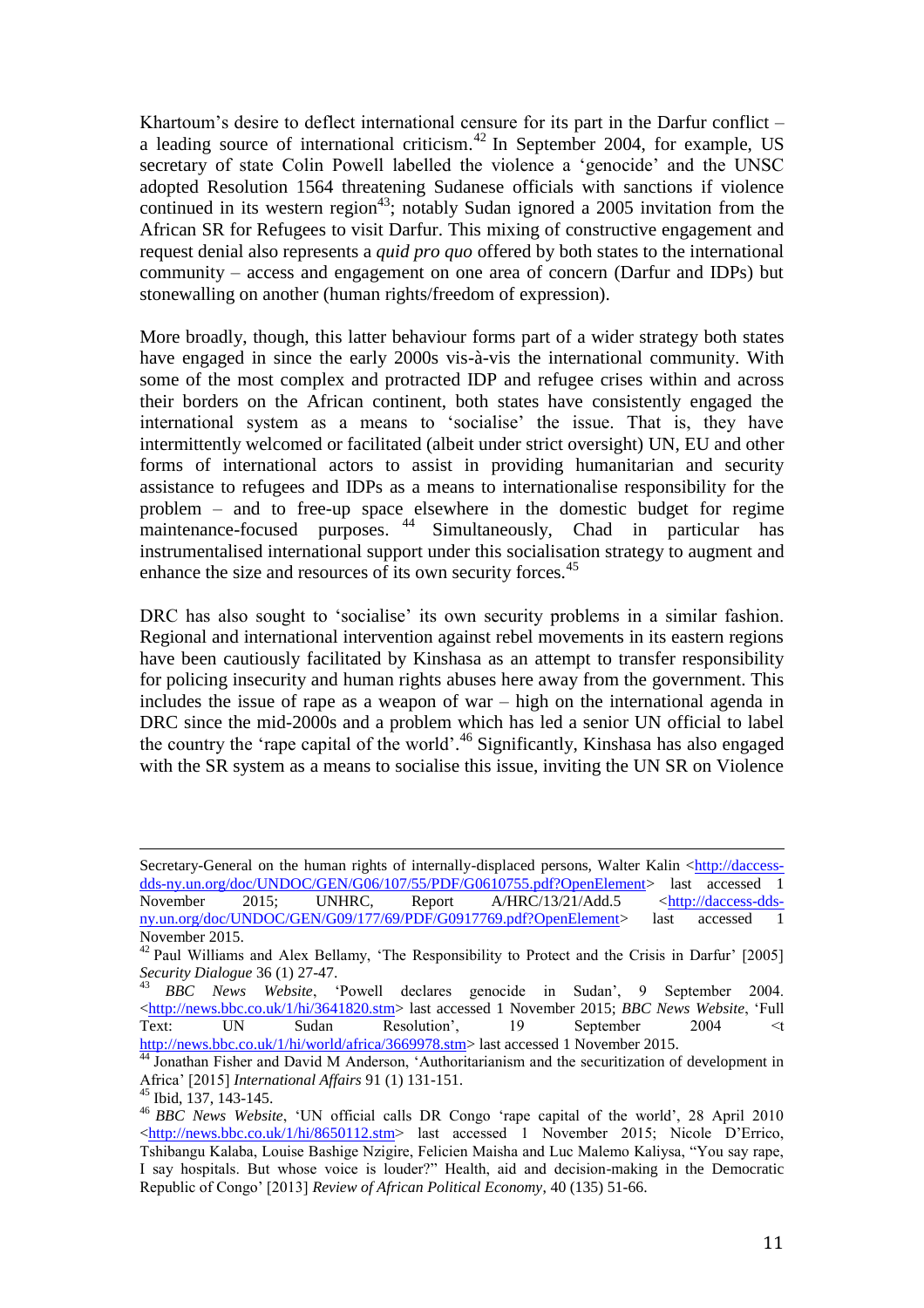against Women to DRC in 2007 having ignored countless requests previously.<sup>47</sup> This coincided with the launch of International Criminal Court (ICC) investigations into rebel war crimes and crimes against humanity following a 2004 referral by the Congolese president - a further example of the international socialisation of a domestic problem (in this case, anti-government rebels).

A range of African states have also sought to use the UN SR system as a means to secure greater influence on the international stage. Throughout the 2000s, for example, Chad, and Rwanda demonstrated limited interest in engaging with the SR system. From 2011 (Rwanda) and 2012 (Chad), however, both issued standing invitations to all UN thematic mandate-holders to demonstrate their constructive engagement with the UN system as part of a broader international campaign to secure election to the African UNSC seats.<sup>48</sup> Though standing invitations from African states do not automatically translate into accepted visits – Sierra Leone did not respond to a range of requests from the UN Working Group on Arbitrary Detention during the 2000s in spite of formally issuing standing invitations. <sup>49</sup> This behaviour by Kigali and Ndjamena appears to have assisted with the two states' campaigns. Rwanda joined the UNSC in 2012 and Chad in 2014.

Finally, it is useful to also consider how African states have engaged with different parts of the UN SP and AU SR systems to secure agency in the international system. In spring 2015, for example, Sudan accepted simultaneous visits from the UN country SR and the UN SR on Violence against Women along with the AU SR on human rights in spring 2015. This followed several years of stonewalling and to coincide with one SR's final few months in office. This was met with scepticism by UNHRC officials in Geneva, who feared that Khartoum would seek to play each off against one another while in the country to minimise criticism, while accepting international 'credit' for opening its doors to monitors in the midst of a complex standoff with the UN over the withdrawal of peacekeeping troops from Darfur.<sup>50</sup>

Likewise, where some states have been reluctant to engage with the UN SR system they have nevertheless been far more open to engaging the AU system. Ethiopia, for example, ignored a range of requests for visits from the UN Working Group on Arbitrary Detention during the 2000s but issued a standing invitation simultaneously during this period to the AU SR on Prisons and Detention, accepting a visit in 2004. This reflects, for some in Geneva, a perception in some African capitals that AU SR are more malleable and less likely to be critical than their UN counterparts given their limited resources and heavy dependence upon African governments and political

 $\overline{a}$ <sup>47</sup> UNHRC, Report A/HRC/7/6/Add.4, Report of the Special Rapporteur on violence against women, its causes and consequences, Yakin Erturk < [http://daccess-ods.un.org/TMP/298496.074974537.html>](http://daccess-ods.un.org/TMP/298496.074974537.html) last accessed 1 November 2015.

<sup>48</sup> Interviews with AU Peace and Security officials, Addis Ababa, May 201

<sup>49</sup> UNHRC, Report E/CN.4/2006/7, Report of the Working Group on Arbitrary Detention < [http://daccess-dds-ny.un.org/doc/UNDOC/GEN/G05/166/48/PDF/G0516648.pdf?OpenElement>](http://daccess-dds-ny.un.org/doc/UNDOC/GEN/G05/166/48/PDF/G0516648.pdf?OpenElement) last accessed 1 November 2015; UNHRC, Report A/HRC/7/4, Report of the Working Group on Arbitrary Detention  $\langle \frac{h}{dt} \rangle$  /daccess-dds[ny.un.org/doc/UNDOC/GEN/G08/100/91/PDF/G0810091.pdf?OpenElement>](http://daccess-dds-ny.un.org/doc/UNDOC/GEN/G08/100/91/PDF/G0810091.pdf?OpenElement) last accessed 1 November 2015; UNHRC, Report A/HRC/16/47, Report of the Working Group on Arbitrary Detention < [http://daccess-dds-ny.un.org/doc/UNDOC/GEN/G11/102/76/PDF/G1110276.pdf?OpenElement>](http://daccess-dds-ny.un.org/doc/UNDOC/GEN/G11/102/76/PDF/G1110276.pdf?OpenElement) last accessed 1 November 2015.

<sup>&</sup>lt;sup>50</sup> Interview with senior OHCHR Special Procedures official, UNHRC, Geneva 12 May 2015.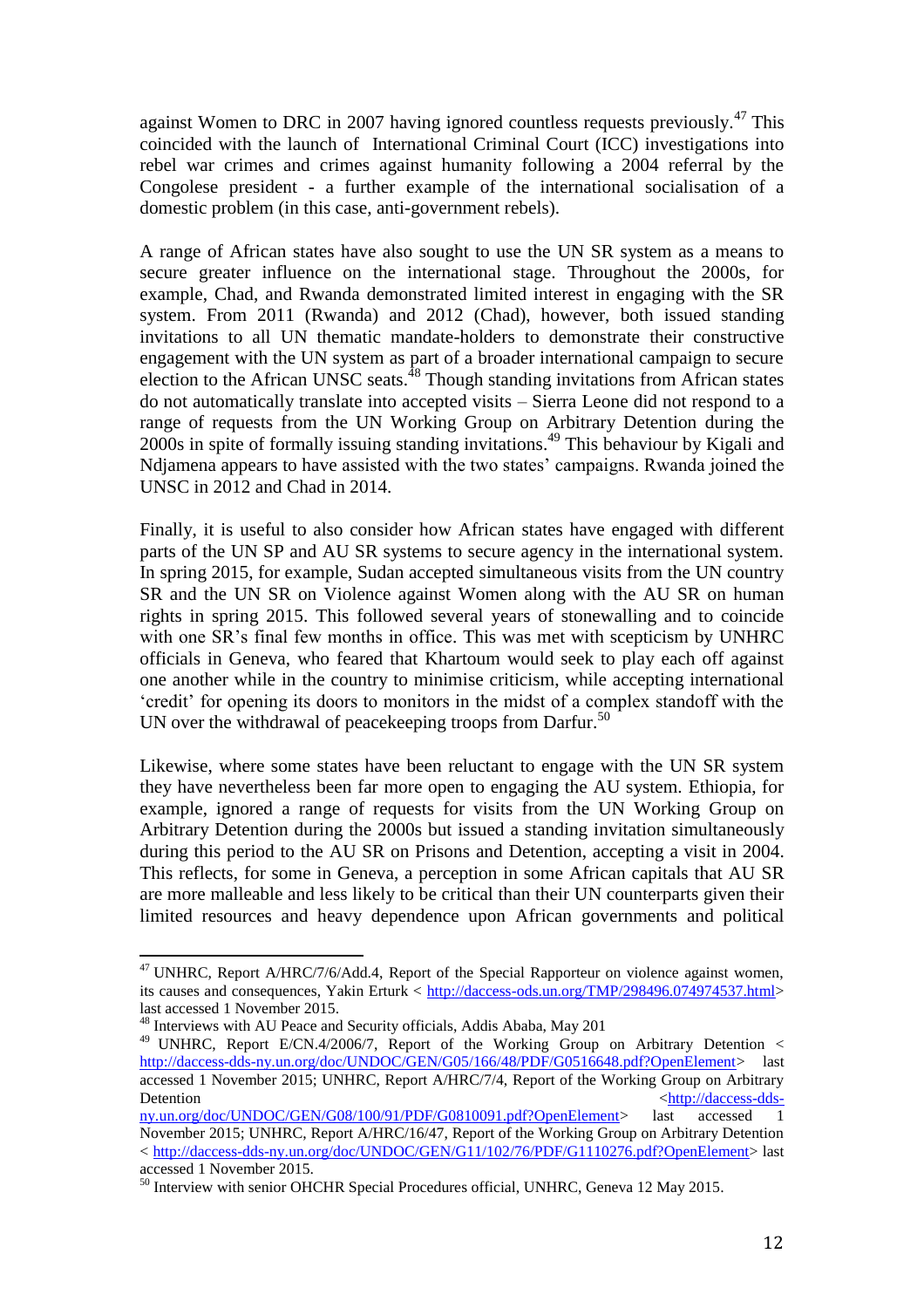structures themselves to maintain legitimacy in their roles.<sup>51</sup> In the case of Ethiopia – together with many other African states – there is also, however, a crucial normative element to decisions regarding engaging with the UN or AU around 'African issues', a point which will be developed below.

It is clear, then, that a number of African states have calibrated their engagements with the UN and AU systems skilfully to maximise the space available for securing agency at a range of levels. This has included defensive strategies, aimed at neutralising or re-directing international criticism or censure (often at key moments of difficulty for that state in its broader relationship with the global system) as well as those focused on instrumentalising the systems more generally for domestic, regional or international political purposes. For those with particularly complex relationships with the UN and Western actors, however, more assertive strategies are apparent – notably in the use of SR systems to move areas of domestic crisis and responsibility into the international sphere; depoliticising and socialising problems which are often the consequence (direct or indirect) of government neglect or worse.

# **2. Contested perspectives and the SP system in Africa**

At this point, it is vital to acknowledge the diverse range and character of African states and their many different relationships with the international system. The discussion above has largely placed African states into a singular category vis-à-vis their engagement/non-engagement with SR systems, one which has tended to characterise them as cynical and insincere in their approach to international and regional human rights structures. As will have become apparent, however, the strategies above have tended to be employed by particular types of African states – authoritarian or semi-authoritarian polities whose governments have long demonstrated disinterest in protecting citizens from arbitrary and violent attacks on their security and livelihoods. Chad, Sudan, Eritrea, DRC and Zimbabwe are among the continent's longest and worst offenders in this regard while Ethiopia and Rwanda – whose developmental vision has been praised in many quarters – continue to feature heavily among states criticised for not upholding human rights norms.<sup>52</sup>

Within the UNHRC itself, as in many other fora, African states do not all share the same approach or agendas. Officials in Geneva note how the Arab Spring 'split' an African group previously dominated by Egypt and South Africa and that a 'fragmentation' of the group has since occurred, with different states rallying around different causes and concerns, to a degree at least.<sup>53</sup> UNHRC staff identify a number of states which they view as genuinely committed to working with the SR structures to help improve the situations of their own citizens and to engage critically and effectively within the system to promote cross-cutting issues of concern (such as forced marriage or threats posed by groups such as *Boko Haram*). Perhaps

 $\overline{a}$  $51$  Ibid.

<sup>&</sup>lt;sup>52</sup> While macro-indices rarely capture the nuances of governance and human rights trajectories in individual states it is nonetheless worth noting that *Freedom House*'s 2015 'Freedom in the World' analysis categorises all seven of these states as 'not free', with Sudan and Eritrea both being awarded the lowest possible scores across the board (civil liberties, political rights and freedom rating) (see [https://freedomhouse.org/report/freedom-world/freedom-world-2015#.VW3FH-eXGpg,](https://freedomhouse.org/report/freedom-world/freedom-world-2015#.VW3FH-eXGpg) last accessed 1 June 2015). Furthermore, three of the four reports produced by *Human Rights Watch* since the start of 2015 have (at the time of writing) focused on one of these seven states.

<sup>&</sup>lt;sup>53</sup> Interview with OHCHR senior Mechanisms official, UNHRC, Geneva 12 May 2015.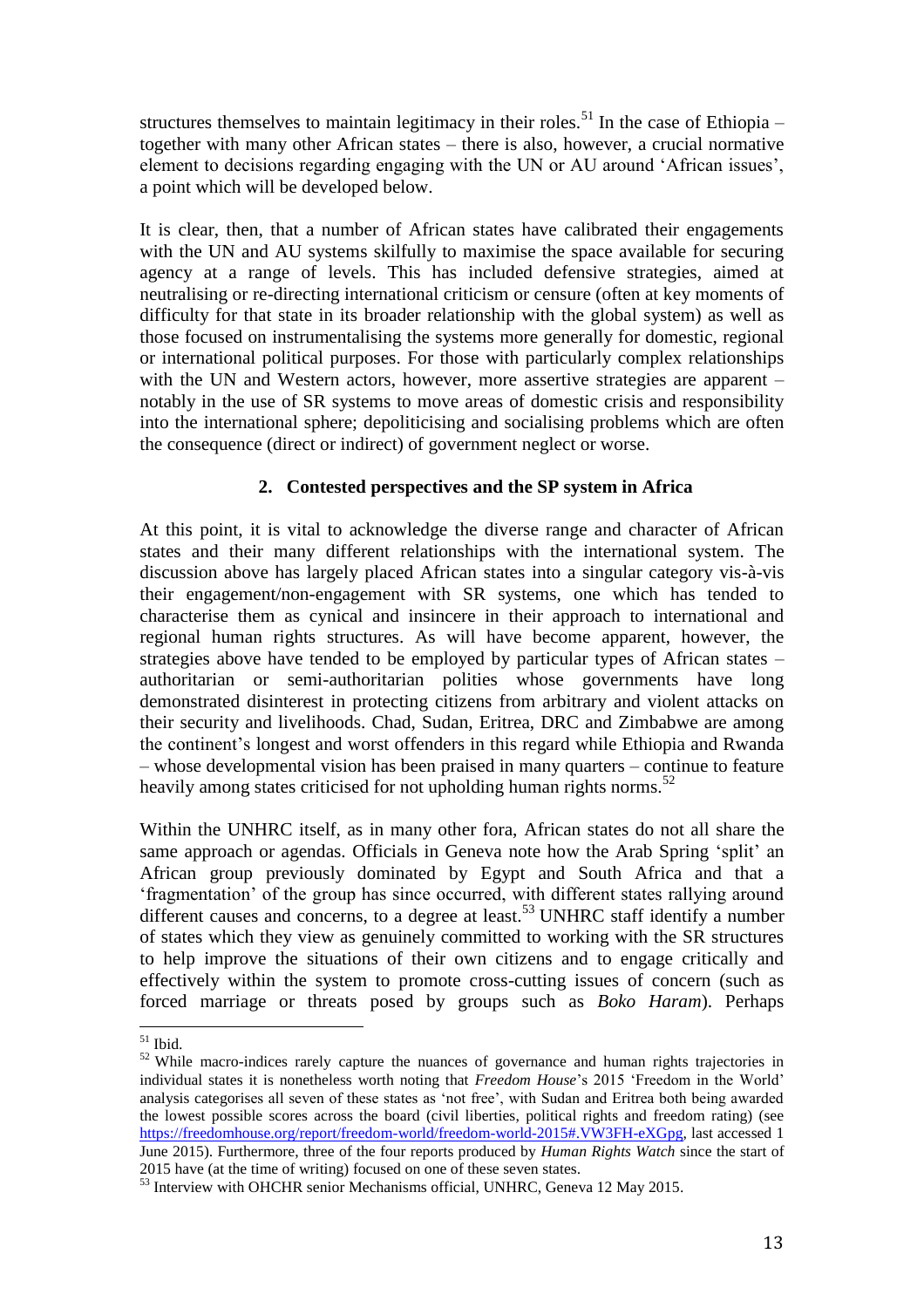revealingly, most of these states are among the continent's most democratic – Namibia, Botswana, Ghana, Sierra Leone, Zambia – and many appear to have issued standing invitations (eg Benin, Ghana and Zambia) and accepted visits across mandates and time periods without clear 'ulterior motives' (such as those outlined in section  $1.2$ ).<sup>54</sup>

It remains somewhat problematic – and incongruent with the sentiments of many African officials<sup>55</sup> - to view commitment to, or subversion of, the UN SP system by African governments as equal to support for, or rejection of, human rights. Many African political leaders cynically appeal to narratives on 'neo-colonial tools of oppression' and 'African solutions to African problems' in order to bat away international criticisms of their human rights or governance records or in an attempt to delegitimise planned humanitarian interventions or legal processes.<sup>56</sup> For instance, the UN's recognition of Alassane Outtarra's election victory in Cote d'Ivoire in December 2010 was painted in this light by incumbent president Laurent Gbagbo (who refused to leave office, eventually being deposed by French troops) as have been the activities of the ICC by presidential indictees Omar al-Bashir of Sudan and Uhuru Kenyatta of Kenya<sup>57</sup> and their allies since 2010 and 2012 respectively.<sup>58</sup>

The adoption of such stances – however insincere – often resonate within African societies because they draw-upon deep, longstanding and sincere feelings of ambivalence in parts of the continent regarding the intentions and goodwill of the (seemingly Western-dominated) international community. At one level this derives from historic experiences of oppression and violence experienced during the colonial era and experiences of instrumentalisation and manipulation by major powers during the Cold War. <sup>59</sup> In specific cases, particular experiences of apparent neglect or betrayal by the international organisations especially have also heavily coloured the

 $\overline{a}$ <sup>54</sup> In *Freedom House*'s 2015 'Freedom in the World' analysis, Benin, Bostwana, Ghana, Namibia and Zambia count amongst Africa's seven 'free' states with Sierra Leone ranked as 'partly free'. Since November 2012, *Human Rights Watch* has only produced two reports focusing on any of these states.

<sup>&</sup>lt;sup>55</sup> Unless otherwise stated, references to African state perspectives in this section draw upon interviews and discussions of both authors with state and non-state actors in the security, governance and justice sectors in Djibouti, Ethiopia, Kenya, Rwanda and Uganda since 2006 as well as on views expressed at a roundtable organised by one of the co-authors held at the UK Foreign and Commonwealth Office entitled 'Justice for Mass Atrocity Violence in Africa' on 7 February 2014. The roundtable, held under the Chatham House Rule, focused on African perceptions of international human rights norms and was attended by a range of UK and African state and civil society actors as well as a number of academics, analysts and researchers.

<sup>56</sup> Paul Williams, 'Keeping the peace in Africa: Why "African" solutions are not enough' [2008] *Ethics and International Affairs* 22 (3) 309-329. See also discussions held at the University of Birmingham in July 2012 around the theme of 'Somalia: Negotiating the balance between 'African Solutions' and international responses' (see [<http://www.birmingham.ac.uk/research/activity/conflict-cooperation](http://www.birmingham.ac.uk/research/activity/conflict-cooperation-security/news/2012/08/Somalia-Workshop.aspx)[security/news/2012/08/Somalia-Workshop.aspx>](http://www.birmingham.ac.uk/research/activity/conflict-cooperation-security/news/2012/08/Somalia-Workshop.aspx) last accessed 1 November 2015).

 $57$  Kenyatta was deputy prime minister of Kenya at the time of his indictment but won the March 2013 presidential election while still an indictee. The ICC dropped the charges against him in December 2014, 18 months into his presidency.

<sup>58</sup> *Time*, 'Ivory Coast's Disputed Presidential Election', 6 December 2010 [<http://content.time.com/time/world/article/0,8599,2035342,00.html>](http://content.time.com/time/world/article/0,8599,2035342,00.html) last accessed 1 November 2015. <sup>59</sup> See Kurt Mills, "Bashir is dividing us": Africa and the International Criminal Court' [2012] *Human* 

*Rights Quarterly* 34 (2) 404-447 for an interesting discussion on past and contemporary discussions between African states in this regard.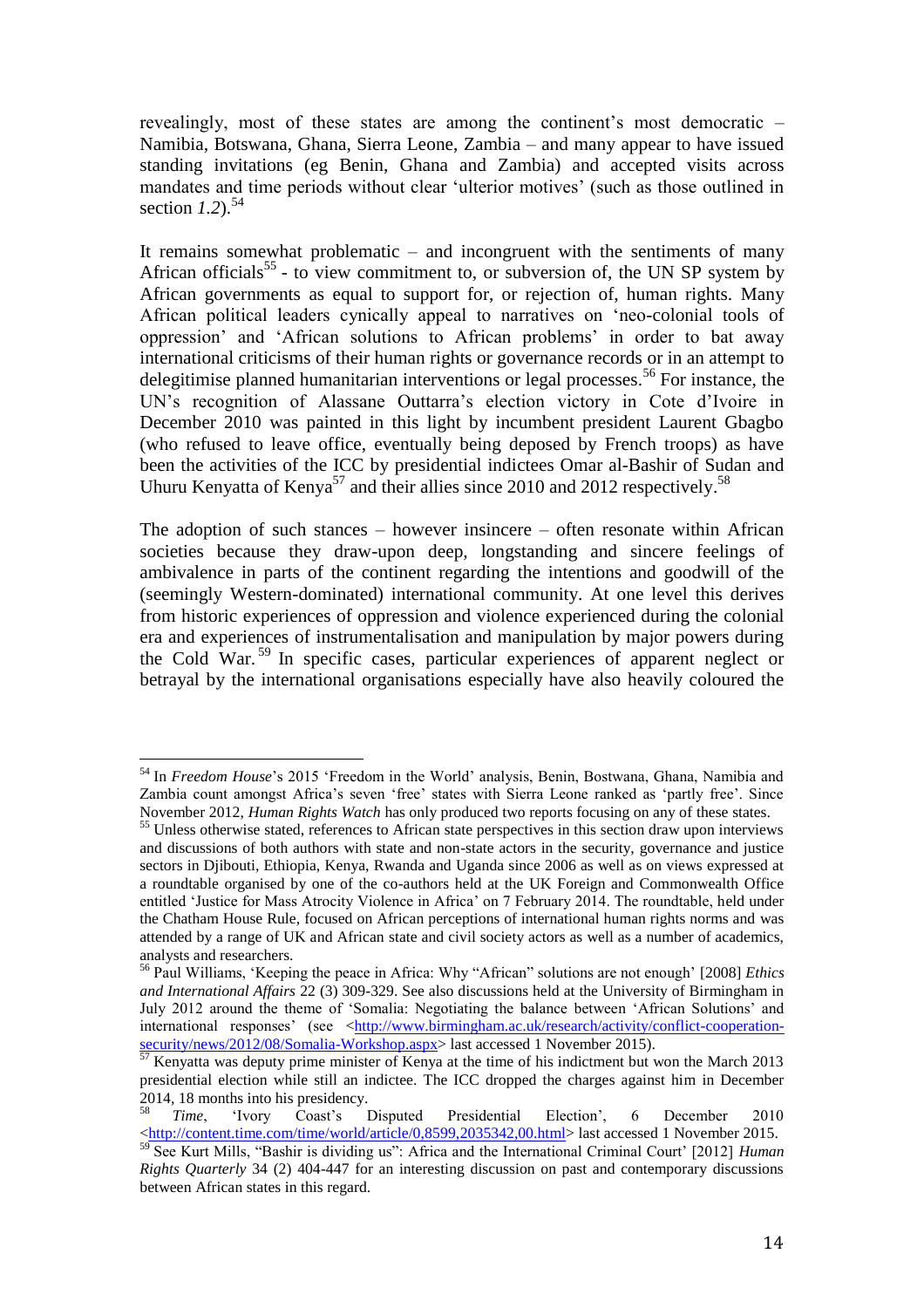perspectives of political elites towards the institution: notably in Rwanda post-1994 and in Eritrea since the mid-2000s. 60

More generally, however, these 'anticolonial' sentiments when applied by African states to issues of international justice arise from a much more fundamental debate within and across African societies and polities regarding the universality and applicability of a range of 'international' norms and approaches in the African context. <sup>61</sup> The absence of notions of community rights and responsibilities from international human rights and charters, for examples, is a perennial critique made by AU and ACHPR officials, as well as a range of African states, elites, analysts, CSOs and communities themselves. $62$  The focus of much international human rights law on shaming, prosecuting and punishing perpetrators is also argued to fly in the face of 'traditional' African legal mechanisms which focus on reconciliation and 'moving on'.<sup>63</sup> A common critique by regional officials and NGO actors of the ICC process in Kenya during 2013-2014, for example, centred around the value of further inflaming tensions by trying leading politicians in the Hague (including the serving president and deputy president) as opposed to promoting more reconciliatory activities. <sup>64</sup> Furthermore, a range of African NGOs and public officials also maintain a narrative which argues that the 'African' approach to pushing leaders for change focuses upon constructive and respectful dialogue, often behind closed doors, rather than on public demonisation or criticism.<sup>65</sup>

The extent to which any of these tropes reflect attitudes widely-held (currently or previously) within African societies or speak to genuinely historic practices or norms (if, indeed, the 'survival' of such practices can be truly conceived of following centuries of dynamic interactions within and between African societies and other

<sup>&</sup>lt;sup>60</sup> Danielle Beswick, 'The risks of African military capacity-building: Lessons from Rwanda', [2014] *African Affairs* 113 (451) 212-231; Michela Wrong, *I Didn't Do It For You: How the World Betrayed a Small African Country* (Harper, 2005). In April 2002, the Eritrea-Ethiopia Boundary Commission (established under the Permanent Court of Arbitration) delivered a 'final and binding verdict' that the town of Badme – control over which had sparked the 1998-2000 Ethio-Eritrea border war – belonged to Eritrea. Ethiopia has never accepted this decision *de facto* and Eritrea has since felt that the UN, US and others have purposely failed to bring pressure to bear on Addis Ababa (a major US security ally and key contributor to UN peacekeeping forces) to withdraw from Badme. This has fed-into a much more established Eritrean discourse of international 'betrayal' linked to its federation within Ethiopia by the UN in 1952 and the international community's apparent accession to its full annexation by imperial Ethiopia in 1960.

<sup>61</sup> Jack Donnelly, 'The relative universality of human rights' [2007] *Human Rights Quarterly* 29 (2), 281-306; Makau Mutua, 'Savages, Victims and Saviors: The Metaphor of Human Rights' [2001] *Harvard International Law Journal* 42, 201-245; Joseph Yaw Asomah, 'Cultural rights versus human rights: A critical analysis of the *trokosi* practice in Ghana and the role of civil society' [2015] *African Human Rights Law Journal* 15 (1), 129-149.

<sup>62</sup> Rosa Freedman, *Failing to Protect: The UN and the politicisation of human rights* (Hurst/OUP, 2014), 38-42; John Mubangizi, 'Towards a new approach to the classification of human rights with specific reference to the African context', [2004] *African Human Rights Law Journal* 4(1), 93-107; Gabrielle Lynch, 'Becoming indigenous in the pursuit of justice: The African Commission on Human and People's Rights and the Endorois' [2012] *African Affairs*, 111 (442), 24-45.

<sup>&</sup>lt;sup>63</sup> Lyn Graybill and Kimberly Lanegram, 'Truth, justice and reconciliation in Africa: Issues and cases', [2004] *African Studies Quarterly* 8 (1), 1-18.

<sup>&</sup>lt;sup>64</sup> Discussions with national and regional security officials from Kenya and Uganda held in Kampala and Nairobi under the Chatham House Rule, October 2013 and June-July 2014.

<sup>&</sup>lt;sup>65</sup> Discussions held with political and security officials – as well as observations of interactions between these officials and both state and non-state actors in a range of formal settings – in Ethiopia, Kenya and Uganda since 2009.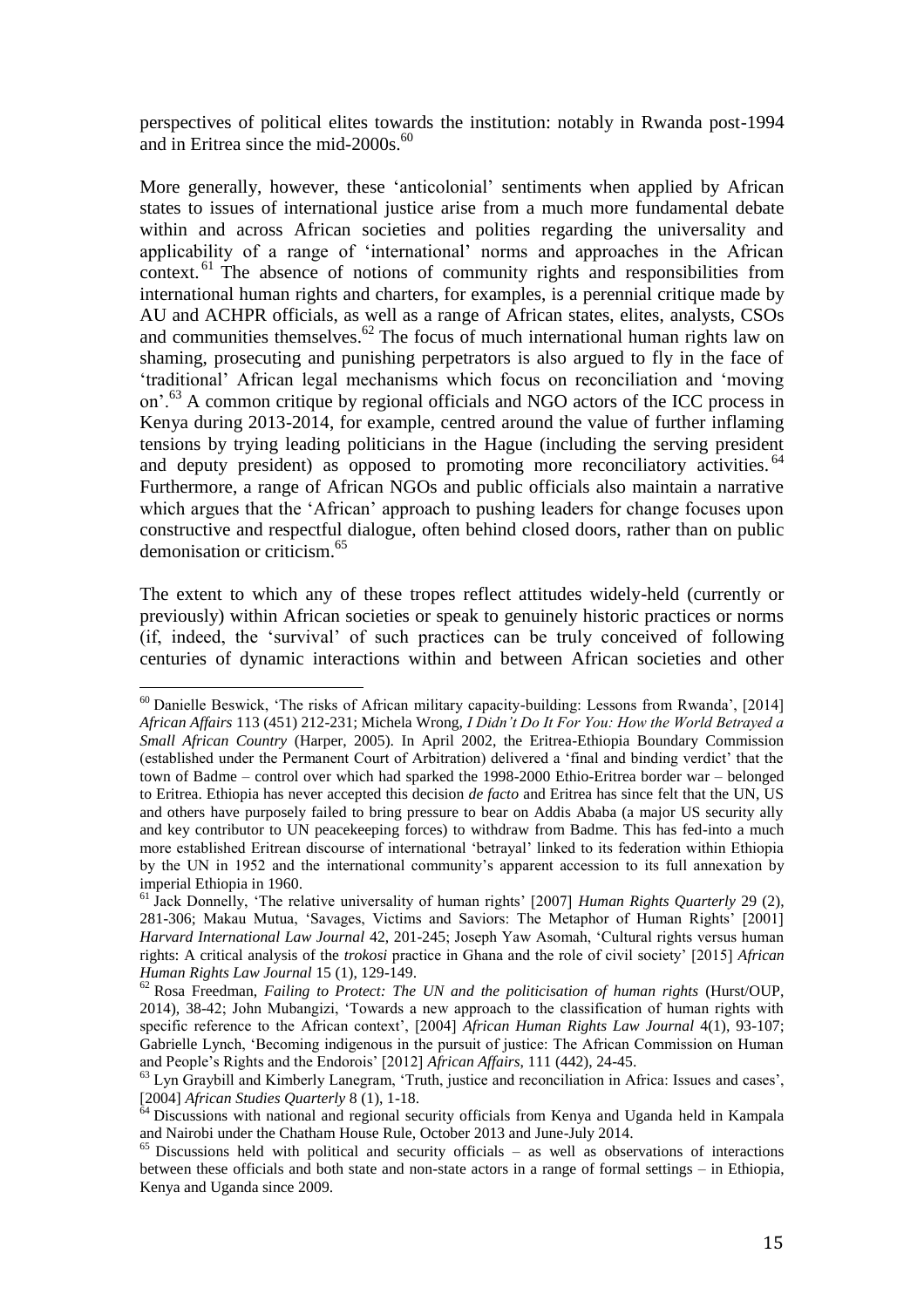peoples) is a longstanding and rich debate among scholars of anthropology, transitional justice and hybridity – and is not the focus of this piece.<sup>66</sup> It is important, however, to highlight in this study of agency the degree to which Africa's approach to the SP and wider international human rights architectures reflect attempts to reframe debates within the UN around agendas and perspectives presented – notionally or otherwise – as 'African'.

The fact that African SR are appointed by the African Commission on Human *and People's* Rights (emphasis our own) is arguably a conscious attempt by the AU to challenge the perceived individual-centric nature of international human rights law as well as an effort to promote a different understanding of human rights.  $67$  The development of mandates with less adversarial or more anodyne themes to their UN counterparts – 'prisons' instead of 'arbitrary detention', 'rights of women' instead of 'discrimination – or violence – against women', 'refugees' instead of 'internally displaced' – also reflects, arguably, the ACHPR's promotion of a more subordinate, cooperative or even 'respectful' approach to dealing with African states. This builds on the notion that positive change can only take place with the constructive support of states – requiring a gentle and deferential form of engagement by actors such as SRs. For, to engage on 'arbitrary detention' already suggests a level of critique of a state structure which activity on 'prisons' does not. Moreover, states are invariably responsible for the creation (directly or otherwise) and protection of IDPs whereas refugees are created by poor governance or insecurity abroad.

The manner in which AU SR are appointed and conduct their work is also much more in line with this approach. While member states play a leading role in the appointment of both UN and AU SRs, their influence in the former case is limited by procedure in a way which is not the case in the latter. While states screen candidates in the UN system, for example, any individual can apply to be considered. Moreover, a shortlist is delineated by a group of ambassadors who then provide this to the President of the UNHCR for the final selection. $68$ 

Furthermore, with few exceptions, AU SR visits take the form of either informal addons to conference or workshop trips, 'fact-finding missions' or 'promotional visits', the latter being focused mainly on promoting the African Charter on Human and People's Rights, 'exchanging views and sharing experiences with major human rights stakeholders', to raise awareness of the Africa Commission within the government bureaucracy and to encourage closer collaboration between the Commission, state and CSOs (see, for example, the report on a promotional visit to Zambia in 2008, ACHPR  $2008$ ).<sup>69</sup> Recommendations are made on the back of such trips although the form of

 $66$  Allen and Macdonald (2013) provide an excellent critical review of the transitional justice literature in this regard while the work of Terence Ranger (1983, 1993) and Gabrielle Lynch (2011) comprehensively unpicks the relationship between 'indigenous' and 'contemporary' across a range of African contexts.

<sup>67</sup> Richard Kiwanuka, 'The meaning of "people" in the African Charter on Human and People's Rights' [1988] *American Journal of International Law* 82 (1), 80-101; Rachel Murray, *The African Commission on Human and People's Rights and International Law* (Bloomsbury Publishing, 2000), 34-51, 105-120, 164-180.

<sup>&</sup>lt;sup>68</sup> Interviews with OHCHR Mechanisms and Special Procedures staff, UNHRC, Geneva 12 May 2015.

 $69$  It is worth noting, of course, that state-AU SR relations are not always harmonious. In 2005, the AU SR for Refugees was asked to leave Zimbabwe by the government following unsuccessful negotiations to extend a fact-finding mission of one week.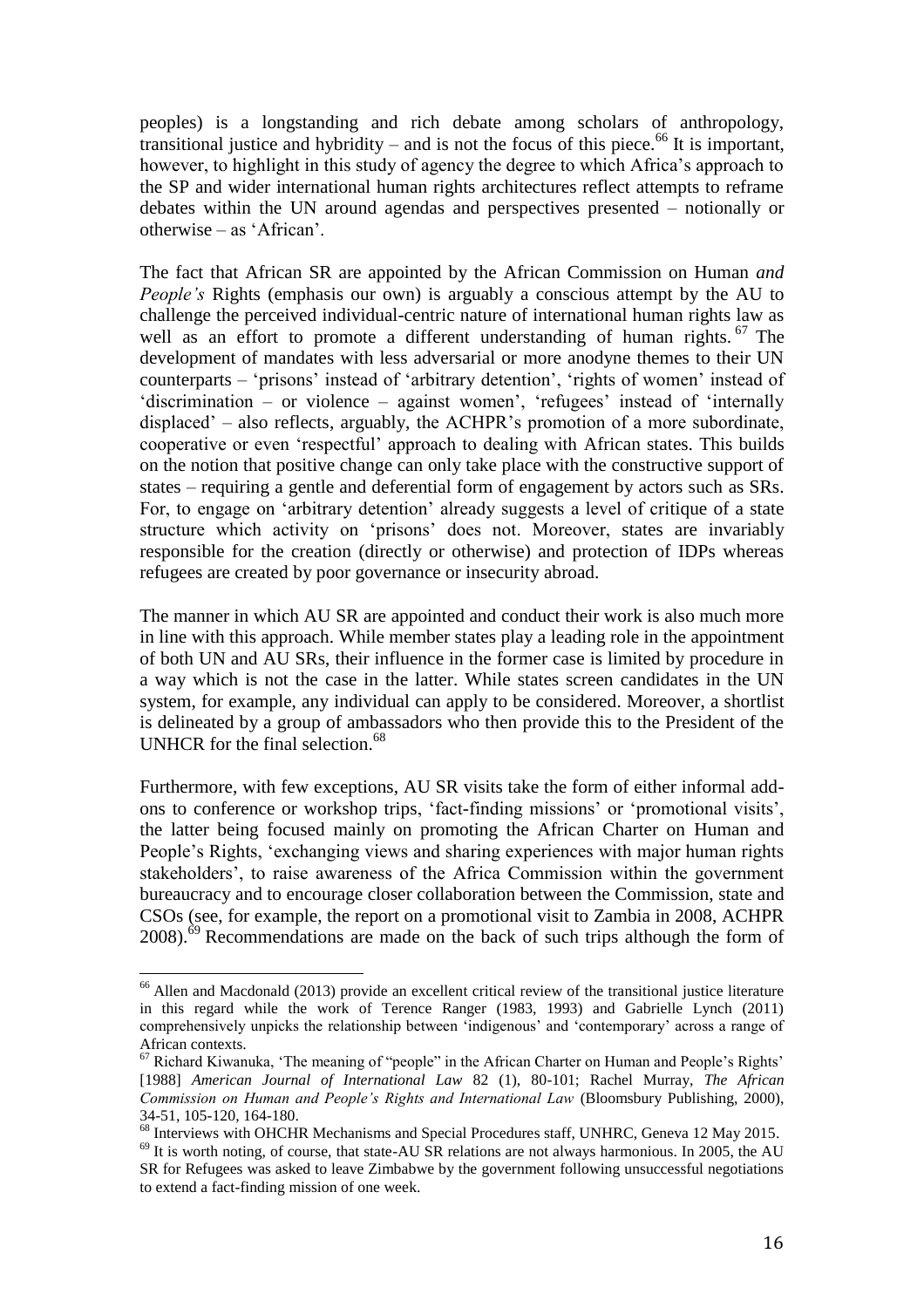engagement is framed in far more cooperative terms than that of UN SRs. Reports of these visits, when written, are also rarely made fully or publicly available in the same manner as those by UN SRs, further evidence – arguably – of a more deferential-style relationship between the ACHPR, its SR and African states than that between counterparts in the UN system.<sup>70</sup> It is worth noting, though, that state-AU SR relations are not always harmonious. In 2005, the AU SR for Refugees was asked to leave Zimbabwe by the government following unsuccessful negotiations to extend a factfinding mission of one week.

For many officials in Geneva – both within the UNHCR and in member state missions, as well as some AU SR themselves, this state of affairs reflects less a divide in normative perspectives but more the consequence of limited resources.<sup>71</sup> As noted, unlike their UN counterparts, AU SRs' capacity is heavily restricted by an almost total lack of financial and administrative resources – including no travel or office budgets – and most are therefore almost entirely dependent upon governments of visiting states to facilitate and manage their visits. Some AU SR seek to overcome this 'sense of isolation' from the wider global human rights network through undertaking joint visits with UN or other AU  $SR$  – such as the 2008 joint visit by UN and AU SR for Human Rights Defenders to Togo or the 2013 joint visit by AU SR for Human Rights Defenders and by AU SR for Prisons and Refugees to Chad – although coordination between AU SR and between AU and UN SR remains limited overall.<sup>72</sup>

This structural lack of independence among AU SR is further compounded by the fact that many rely upon African governments and state bureaucracies for their livelihoods themselves. Whereas most UN SR are drawn from independent academic and policy institutions, most AU SR are more often drawn from ministries or state-funded agencies, NGOs or policy advice bodies.<sup>73</sup> They are, therefore – in the words of one senior UNHCR official – often part of the 'same culture as the governments' whose record on human rights they are assessing.<sup>74</sup> This does not, of course, mean that AU SR will automatically hold-back from highlighting or criticising abuses but it does, at the very least, represent a significant structural disincentive for doing so which is less present in the context of UN SR work.

 $\overline{a}$ <sup>70</sup> The analysis in this paragraph is based on reflections on the contents of the  $17<sup>th</sup>$ -37<sup>th</sup> (inclusive) Activity Reports of the African Commission on Human and People's Rights (available via [http://www.achpr.org/activity-reports/,](http://www.achpr.org/activity-reports/) last accessed 1 November 2015) together with Interviews with OHCHR Mechanisms and Special Procedures staff, UNHRC, Geneva 12 May 2015; interviews with UNHRC state representatives, Geneva, 13 May 2015. Interview with a UN SR, Oxford, 15 July 2015.

 $71$  Interviews with OHCHR Mechanisms and Special Procedures staff, UNHRC, Geneva 12 May 2015; interviews with UNHRC state representatives, Geneva, 13 May 2015. Interview with a UN SR, Oxford, 15 July 2015.

 $72$  UN OHCHR, 'The United Nations and African Union Special Rapporteurs on the situation of human rights defenders conclude their joint visit to the Republic of Togo' (2008) < [http://www.ohchr.org/EN/NewsEvents/Pages/DisplayNews.aspx?NewsID=8694&LangID=E>](http://www.ohchr.org/EN/NewsEvents/Pages/DisplayNews.aspx?NewsID=8694&LangID=E) last accessed 1 November 2015; ACHPR, *Chad: Promotion Mission 2013*, (2013) < [http://www.achpr.org/states/chad/missions/chad-promo-2014/>](http://www.achpr.org/states/chad/missions/chad-promo-2014/) last accessed 1 November 2015; Interviews with OHCHR Mechanisms and Special Procedures staff, UNHRC, Geneva 12 May 2015; Interview with a UN SR, Oxford, 15 July 2015.

<sup>73</sup> Interviews with OHCHR Mechanisms and Special Procedures staff, UNHRC, Geneva 12 May 2015; interviews with UNHRC state representatives, Geneva, 13 May 2015. Interview with a UN SR, Oxford, 15 July 2015. Interviews with representatives of *Universal Rights Group*, Geneva, 12-13 May 2015.

<sup>74</sup> Interview with senior OHCHR Special Procedures official, UNHRC, Geneva 12 May 2015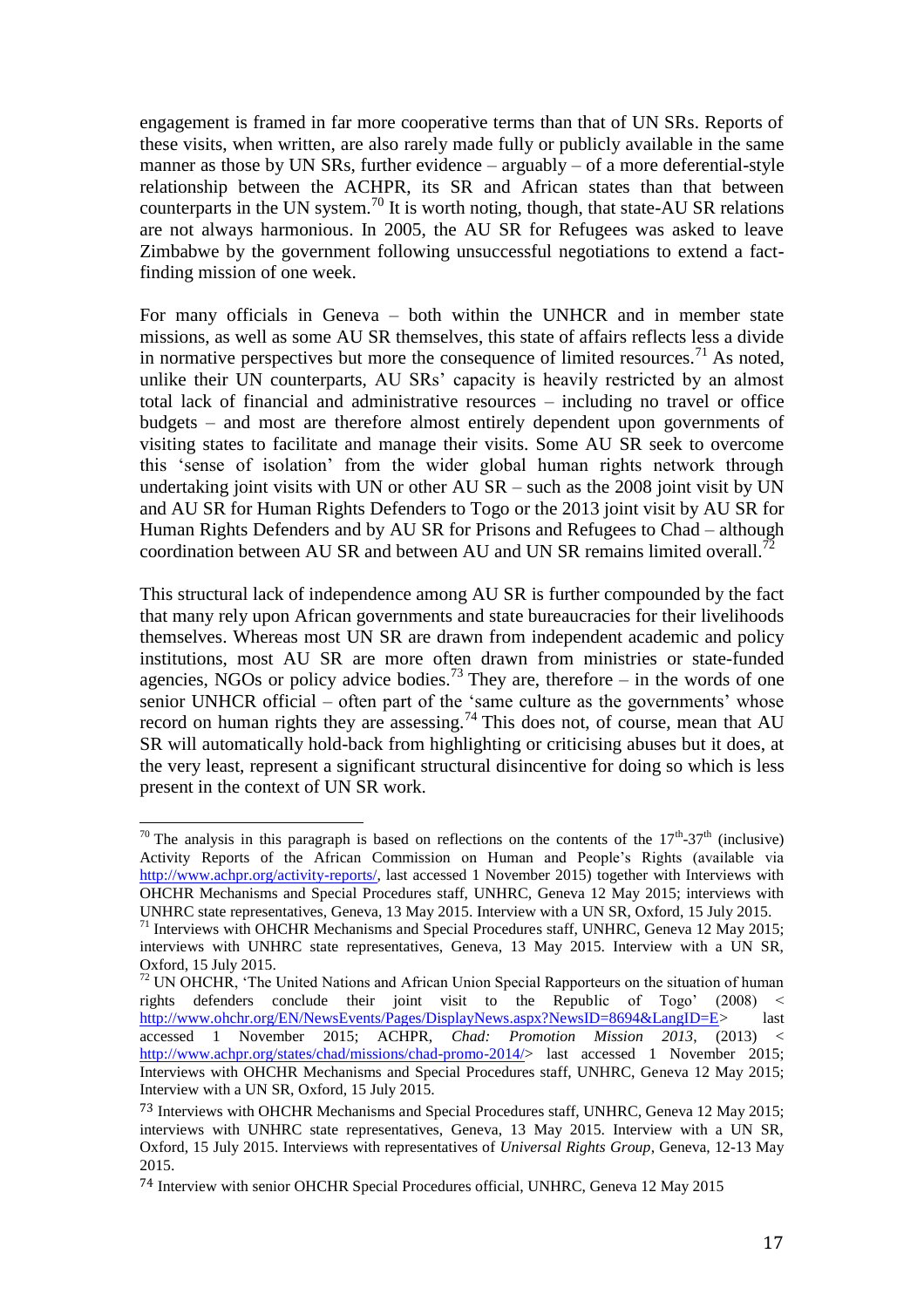It would be problematic, however, to view differences in the AU approach to SP as purely a reflection of practicalities – not least given the much greater success rate AU SR have had in the last decade in gaining consistent access to more authoritarian polities than UN SRs, albeit as part of promotional visits (notably Ethiopia, Sudan, Chad and Rwanda). Instead, it is helpful to place the issues discussed above in the wider context of African state engagement with the UN.

In their analysis of the development of SP mandates, for example, Freedman and Mchangama highlight the prominent role of African authoritarian and semiauthoritarian states (along with others from the developing and non-Western world) in supporting the creation of 'Third Generation Rights' mandates – focused on issues of global 'solidarity' and equity – over those centred around political and civil rights, as promoted particularly by Western liberal democratic states. <sup>75</sup> The ACHPR also contains a 'right to development' unparalleled in other comparable charters worldwide.<sup>76</sup>

African states were also major players in the 2009 Durban Review Conference and 2011 'Durban III' meeting, both of which were largely boycotted by Western states and focused upon an agenda of opposing racism, racial discrimination and xenophobia. The boycotts came in response to a variety of objections by Western states to perceived anti-Israel, anti-semitic and anti-blasphemy language in the preconference negotiations and the 2001 Durban Declaration and Plan of Action (a review of which was the basis for the 2009 conference) - as well as disagreement over how to address the issue of slavery, including the question of the US and European states issuing apologies for past crimes in this area.<sup>77</sup>

For many African states, however, the issue of racism has been neglected in discussions and mandates created by the UNHRC. This reflects – according to them – an inherent Western bias within the UN system. Within this narrative, Western states and allies can seemingly dictate norms and use these to censure opponents and block criticism based on other normative agendas. The absence of a permanent African, or 'Southern', seat on the UNSC, the perceived US 'protection' of Israel within the UN system, the prominence of African states among UN SR country mandates (4/10) and the fact that all 36 people indicted by the ICC to date<sup>78</sup> are from an African state all feed into this narrative and reinforce its power and legitimacy for many African politicians and others on and outside the continent.<sup>79</sup>

 $\frac{78}{78}$  Figure correct at time of writing (1 June 2015).

 $\overline{a}$ <sup>75</sup> Rosa Freedman and Jacob Mchangama, 'Expanding or diluting human rights? The proliferation of United Nations Special Procedures mandates' [2016, forthcoming] *Human Rights Quarterly.*

<sup>&</sup>lt;sup>76</sup> Gabrielle Lynch, 'Becoming indigenous in the pursuit of justice: The African Commission on Human and People's Rights and the Endorois' [2012] *African Affairs*, 111 (442), 24-45.

<sup>77</sup> *BBC News Website*. 2001. 'US abandons racism summit', 3 September 2001. Available at [http://news.bbc.co.uk/1/hi/world/africa/1523600.stm.](http://news.bbc.co.uk/1/hi/world/africa/1523600.stm) Last accessed 1 June 2015.

<sup>79</sup> *Economist*, 'The ICC and Africa: Dim prospects' (2011) < [http://www.economist.com/node/18176088>](http://www.economist.com/node/18176088) accessed 1 November 2015; Catherine Gegout 'The International Criminal Court: Limits, potential and conditions for the promotion of justice and peace' [2013] *Third World Quarterly* 34 (5) 800-818; Elise Keppler, 'Managing setbacks for the International Criminal Court in Africa' [2012] *Journal of African Law* 56 (1) 1-14; William Schabas, 'The banality of international justice' [2013] *Journal of International Criminal Justice* 11 (3) 545-551.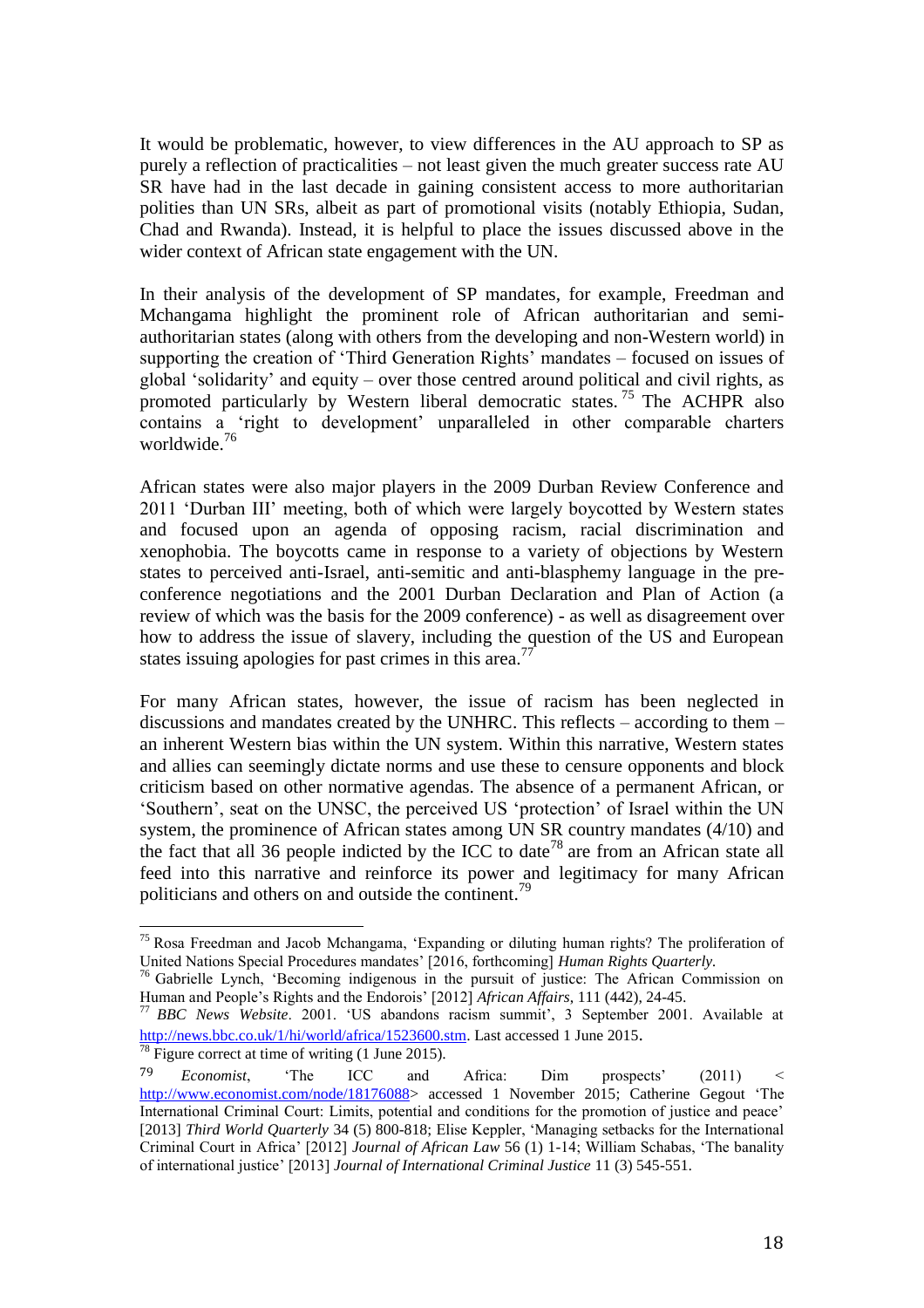The differing mandates of AU SRs, more deferential AU SR approach to engaging states and promotion of modified or separate agendas within the UNHRC and wider UN system by African states should also, then, be understood as part of a wider quest for normative agency. This quest is not simply concerned with avoiding or redirecting critique but in challenging the notion of a universal consensus on the contents of human rights and the attempted negotiation of an alternative or, at least, wider conceptualisation. Whether this is a positive or negative development for African citizens themselves is a different question; either way, though, it forces those who care about the continent to take more seriously how and why African states engage with SR systems.

### **Conclusion and Implications**

The purpose of this chapter has been to critically unpack and explore the engagement of African states with the UN and AU SR systems, focusing particularly on the ways in which different states carve out agency within this dynamic. In doing so, the study builds-upon a growing literature on African agency in the international system to challenge notions of African weakness and dependency which have previously characterised much International Relations academic discourse.

Highlighting how semi-authoritarian and authoritarian African states in particular have engaged with SR to evade international criticism as well as to secure greater influence and political space at the global level, the chapter has also emphasised the normative dimension to these interactions. For while a range of (particularly more democratic) African states seek to engage with the UNHRC and SR systems 'constructively' – that is in pursuit of their defined objectives – many take a deeply ambivalent view of how 'human rights' are conceptualised within the Council and the mandates it appoints. Hence, the development of the AU SR system and wider engagement of African states with the UN human rights architecture should be understood not simply as reactionary or pragmatic but part of a broader contestation of global human rights norms and governance mechanisms.

In this context, the making of recommendations has not been a clear objective of this analysis. A preliminary consideration of the implications of this study for UNHCR, AU and SP officials, however, leads to a number of conclusions. More comprehensive engagement between UN and AU SR – and the two systems in general – clearly holds significant advantages for both sides, and for the promotion of human rights as understood by both the UNHCR and the ACHPR.

A more systematic exchange between SR would allow for a clearer division of labour vis-à-vis planned visits, target states and crises and undermine state attempts to play SR and systems off against one another. This would also open-up greater space for the sharing of resources and expertise between the two sides; at present AU SR must rely on *ad hoc* assistance from NGOs such as *The International Foundation for the Protection of Human Rights Defenders* together with a range of other actors in academic and elsewhere. AU SR also argue that their authority is enhanced through association/joint visits with UN SR whose perceived independence and expertise they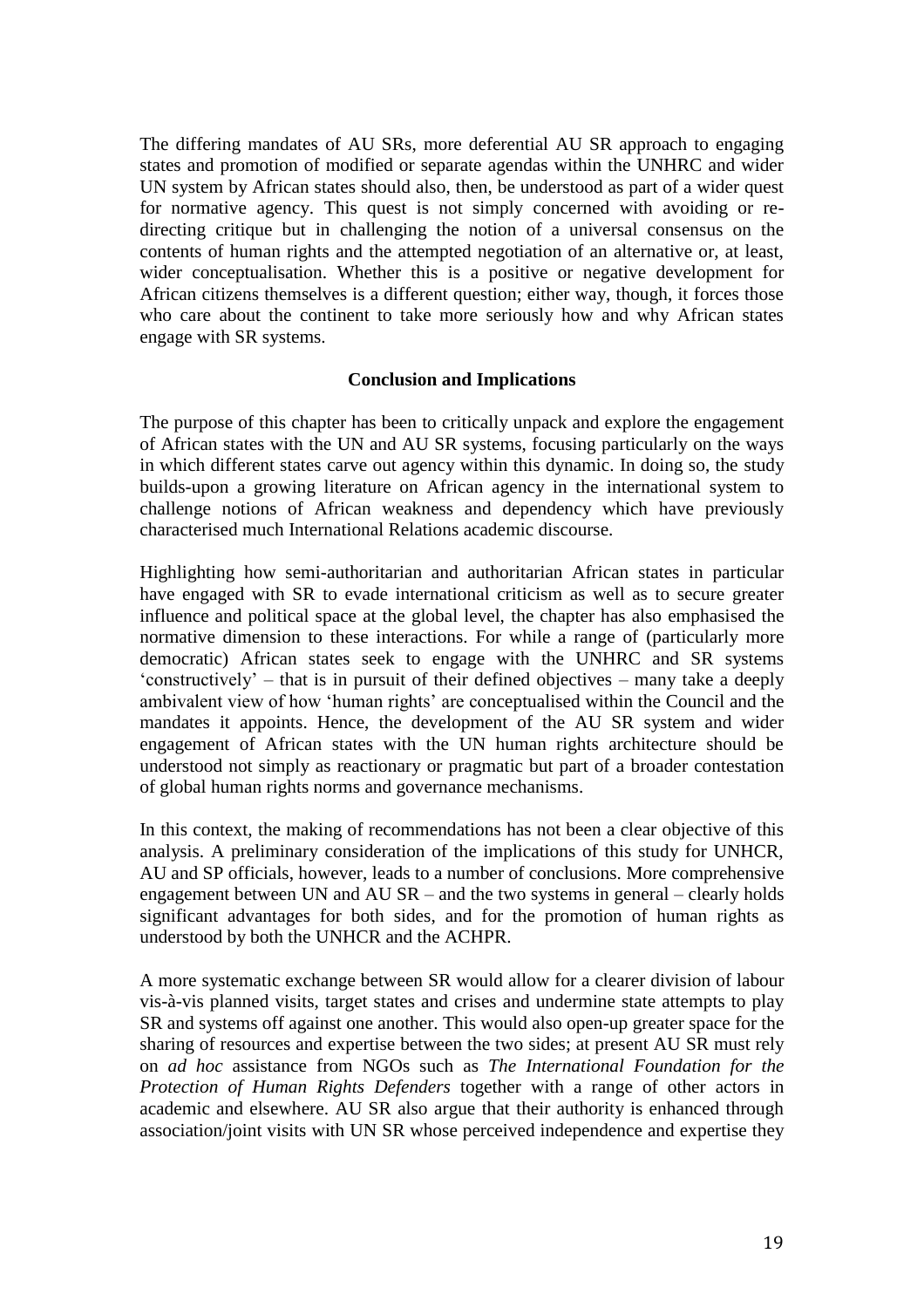also value.<sup>80</sup> Though greater coordination and resource exchange would, of course, require greater capacity-building on both sides this would not only enhance the effectiveness of both systems, it would also provide *structural* support to African states with a genuine commitment to doing this. At present, as many officials in Geneva note, strong African voices within the AU SP system and UNHRC itself rise and fall with the particular skills and expertise of individual diplomats and personnel.<sup>81</sup>

It is important, however, for UN officials to see any greater cooperation or exchange as a mutually-beneficial arrangement. At present, some of the former feel that UN SR are primarily 'opening the doors for regional SR' through their interactions with them.<sup>82</sup> As argued above, however, AU SR tend to be more conscious of how best to secure access to parts of the continent and of what approaches are most effective in constructively engaging state actors, even in authoritarian settings. More fundamentally, though, AU SR are more clearly able to credibly represent and parse African (state and popular) perspectives on human rights norms at the UN and global level. Where these perspectives challenge those held by officials based in, and appointed by, Geneva this provides an opportunity for open and critical exchange, rather than dismissal by the former as cynical African politicking. Since, for better or worse, the actual prevention of human rights abuses remains heavily within the purview of states themselves – international mechanisms to ensure that such prevention occurs must therefore remain legitimate in the eyes of states themselves.

The fate of the ICC represents a cautionary tale for supporters of the SP system in this regard. The Court was established with massive African support (with more than half of the continent's polities ratifying, or acceding to, the Rome Statute by late 2003) and a number of governments – including those of South Africa, Kenya and Tanzania – even viewed the institution as a welcome challenge to US hegemony and 'imperialism'. Within a decade, however, the ICC became thoroughly delegitimised within the continent's political elites. The indictments of a number of senior African leaders (including the serving Sudanese president and Kenyan deputy prime minister along with the recently deposed leaders of Libya and Cote d'Ivoire), apparently arbitrary and top-down selection of indictees, perceived disregard for African state legal processes and heavy focus on African cases has eroded the institution's legitimacy for many African states, including some of its earliest supporters.<sup>83</sup>

In late 2014, for example, Ugandan president Yoweri Museveni – who had sat alongside ICC Special Prosecutor Luis Moreno Ocampo when the latter announced the indictment of several Ugandan rebel leaders in 2005 – called upon African states (in Swahili) to pull-out of the Court and 'let them [Western states] stay with their

<sup>&</sup>lt;sup>80</sup> Interviews with OHCHR Mechanisms and Special Procedures staff, UNHRC, Geneva 12 May 2015; interviews with UNHRC state representatives, Geneva, 13 May 2015. Interview with a UN SR, Oxford, 15 July 2015.

 $81$  Ibid.

 $82$  Ibid.

<sup>83</sup> Catherine Gegout 'The International Criminal Court: Limits, potential and conditions for the promotion of justice and peace' [2013] *Third World Quarterly* 34 (5) 800-818; Elise Keppler, 'Managing setbacks for the International Criminal Court in Africa' [2012] *Journal of African Law* 56 (1) 1-14; William Schabas, 'The banality of international justice' [2013] *Journal of International Criminal Justice* 11 (3) 545-551.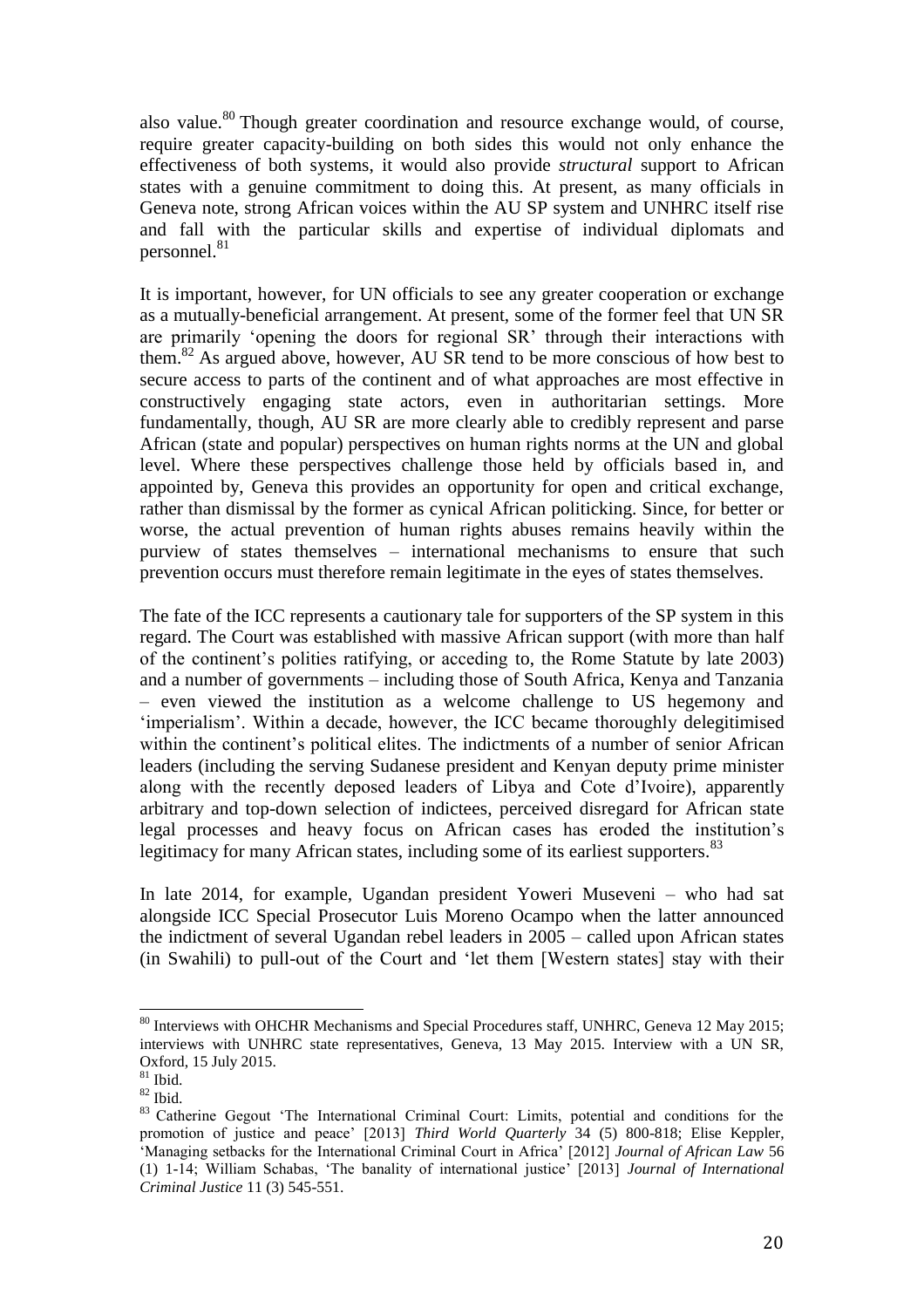court'. <sup>84</sup> This sentiment was echoed by Ethiopian prime minister Hailemariam Desalegn days later when he condemned the ICC as a tool of Western imperialism: '[UNSC permanent members] have stayed away from the court, but still use it to implement their political will' – having previously accused it of 'intimidating and harassing' African states.<sup>85</sup>

Whether such a *volte-face* among many of the continent's leaders was inevitable when the ICC turned on their number (as opposed to their rebel opponents) in its indictments is open to question. Regardless, though, the Court is increasingly losing credibility as a vehicle for effectively prosecuting and deterring massive human rights violations in Africa.<sup>86</sup> If the UN and AU SP systems are to avoid the same fate, more comprehensive and mutually empathetic exchange is vital.

 $\overline{a}$ <sup>84</sup> *Reuters*, 'Uganda's Museveni calls on African nations to quit the ICC', 12 December 2014 [<http://www.reuters.com/article/2014/12/12/us-africa-icc-idUSKBN0JQ1DO20141212>](http://www.reuters.com/article/2014/12/12/us-africa-icc-idUSKBN0JQ1DO20141212) last accessed 1 November 2015; Valerie Freeland, 'Rebranding the state: Uganda's strategic use of the International Criminal Court' [2015] *Development and Change* 46 (2) 293-319.

<sup>85</sup> *Tigrai Online*, 'Ethiopian prime minister Hailemariam Desalegn urges African countries to withdraw their membership from the International Criminal Court' 29 December 2014 < [http://tigraionline.com/articles/ethiopia-rejects-icc.html>](http://tigraionline.com/articles/ethiopia-rejects-icc.html) last accessed 1 November 2015.

<sup>86</sup> *Economist*, 'The ICC and Africa: Dim prospects' (2011) < [http://www.economist.com/node/18176088>](http://www.economist.com/node/18176088) accessed 1 November 2015; Catherine Gegout 'The International Criminal Court: Limits, potential and conditions for the promotion of justice and peace' [2013] *Third World Quarterly* 34 (5) 800-818; William Schabas, 'The banality of international justice' [2013] *Journal of International Criminal Justice* 11 (3) 545-551.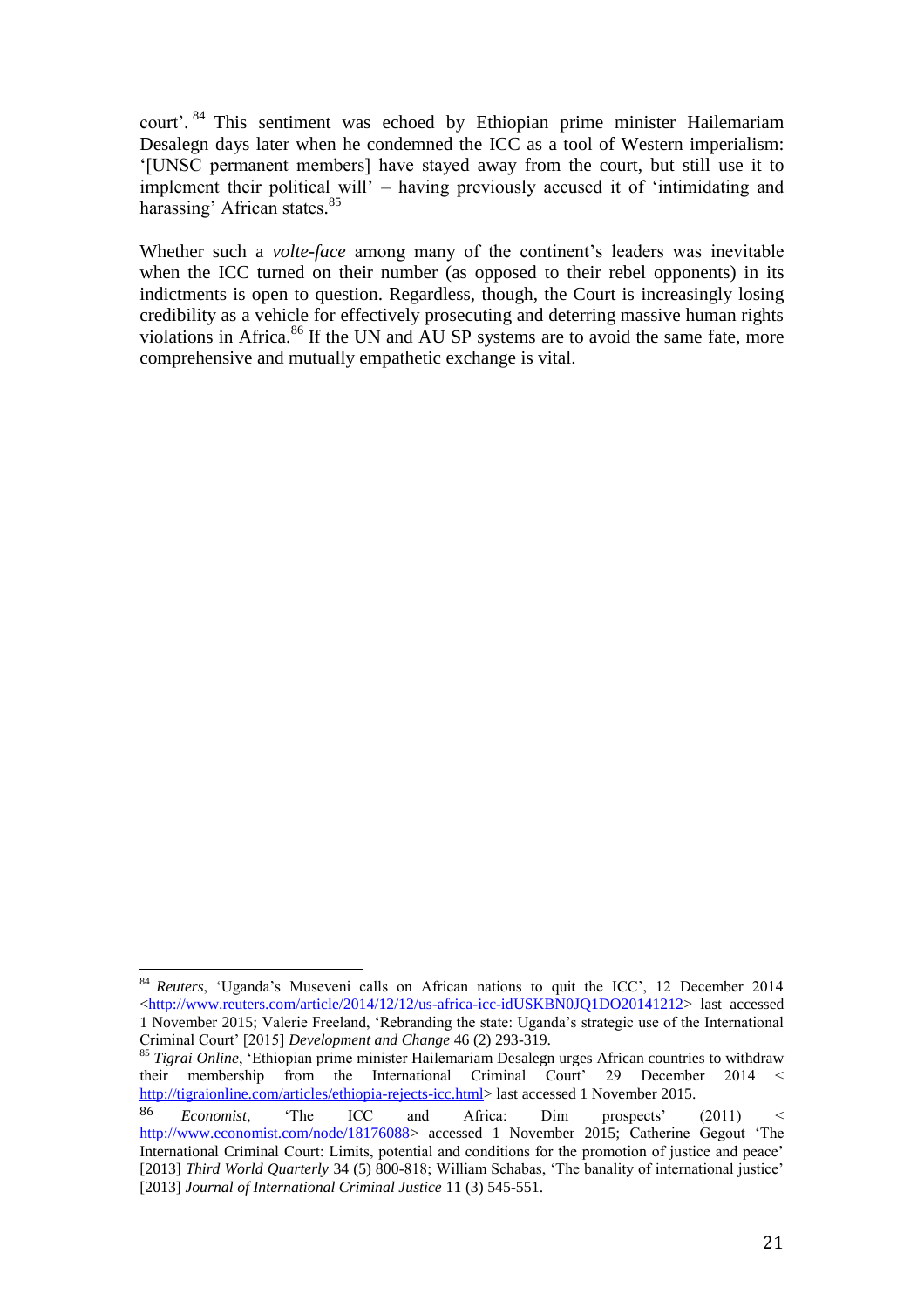#### **References**

- ACHPR (African Commission on Human and People's Rights). 2008. *Report of the Promotional Visit to the Republic of Zambia, 14-18 April 2008.* Available at [http://www.achpr.org/files/sessions/44th/mission](http://www.achpr.org/files/sessions/44th/mission-reports/zambia/misrep_promo_zambia_2008_eng.pdf)[reports/zambia/misrep\\_promo\\_zambia\\_2008\\_eng.pdf.](http://www.achpr.org/files/sessions/44th/mission-reports/zambia/misrep_promo_zambia_2008_eng.pdf) Last accessed 1 June 2015.
- *Al-Jazeera*. 2015. 'Hailemariam Desalegn: Democracy "not only an election", 22 May 2015. Available at [http://www.aljazeera.com/programmes/talktojazeera/2015/05/hailemariam](http://www.aljazeera.com/programmes/talktojazeera/2015/05/hailemariam-desalegn-democracy-election-150522074045193.html)[desalegn-democracy-election-150522074045193.html.](http://www.aljazeera.com/programmes/talktojazeera/2015/05/hailemariam-desalegn-democracy-election-150522074045193.html) Last accessed 1 June 2015.
- Allen, Tim and Macdonald, Anna. 2013. *Post-Conflict Traditional Justice: A Critical Overview*, Justice and Security Research Programme Paper 3, LSE. Available at [http://eprints.lse.ac.uk/56357/1/JSRP\\_Paper3\\_Post](http://eprints.lse.ac.uk/56357/1/JSRP_Paper3_Post-conflict_traditional_justice_Allen_Macdonald_2013.pdf)[conflict\\_traditional\\_justice\\_Allen\\_Macdonald\\_2013.pdf.](http://eprints.lse.ac.uk/56357/1/JSRP_Paper3_Post-conflict_traditional_justice_Allen_Macdonald_2013.pdf) Last accessed 1 June 2015.
- Arnould, Valerie. 2015. 'Transitional justice and democracy in Uganda: Between impetus and instrumentalisation' *Journal of Eastern African Studies* 9 (3) 354-374.
- Bachmann, Jan. 2012. 'Governmentality and counterterrorism: Appropriating international security projects in Kenya', *Journal of Intervention and Statebuilding*  6 (1) 41-56.
- Barnett, Michael and Finnemore, Martha. 2004. *Rules for the World: International Organizations in Global Politics* (Cornell University Press, Ithaca, NY).
- Bayart, Jean-Francois. 2000. 'Africa in the world: A history of extraversion', *African Affairs*, 99 (395): 217-267.
- Bellamy, Alex. 2015. 'The Responsibility to Protect Turns Ten', *Ethics and International Affairs* 29 (2) 161-185.

Bergamaschi, Isaline. 2014. 'The fall of a donor darling: The role of aid in Mali's crisis', *Journal of Modern African Studies* 52 (3), 358

- Beswick, Danielle. 2010. 'Peacekeeping, regime security and "African Solutions to African Problems": Exploring motivations for Rwanda's involvement in Darfur', *Third World Quarterly*, 31 (5): 739-754.
- Beswick, Danielle. 2013. 'From weak state to savvy international player? Rwanda's multi-level strategy for maximizing agency', in William Brown and Sophie Harman (eds), *African Agency in International Politics* (Routledge, London).
- Beswick, Danielle. 2014. 'The risks of African military capacity-building: Lessons from Rwanda', *African Affairs*, 113 (451): 212-231.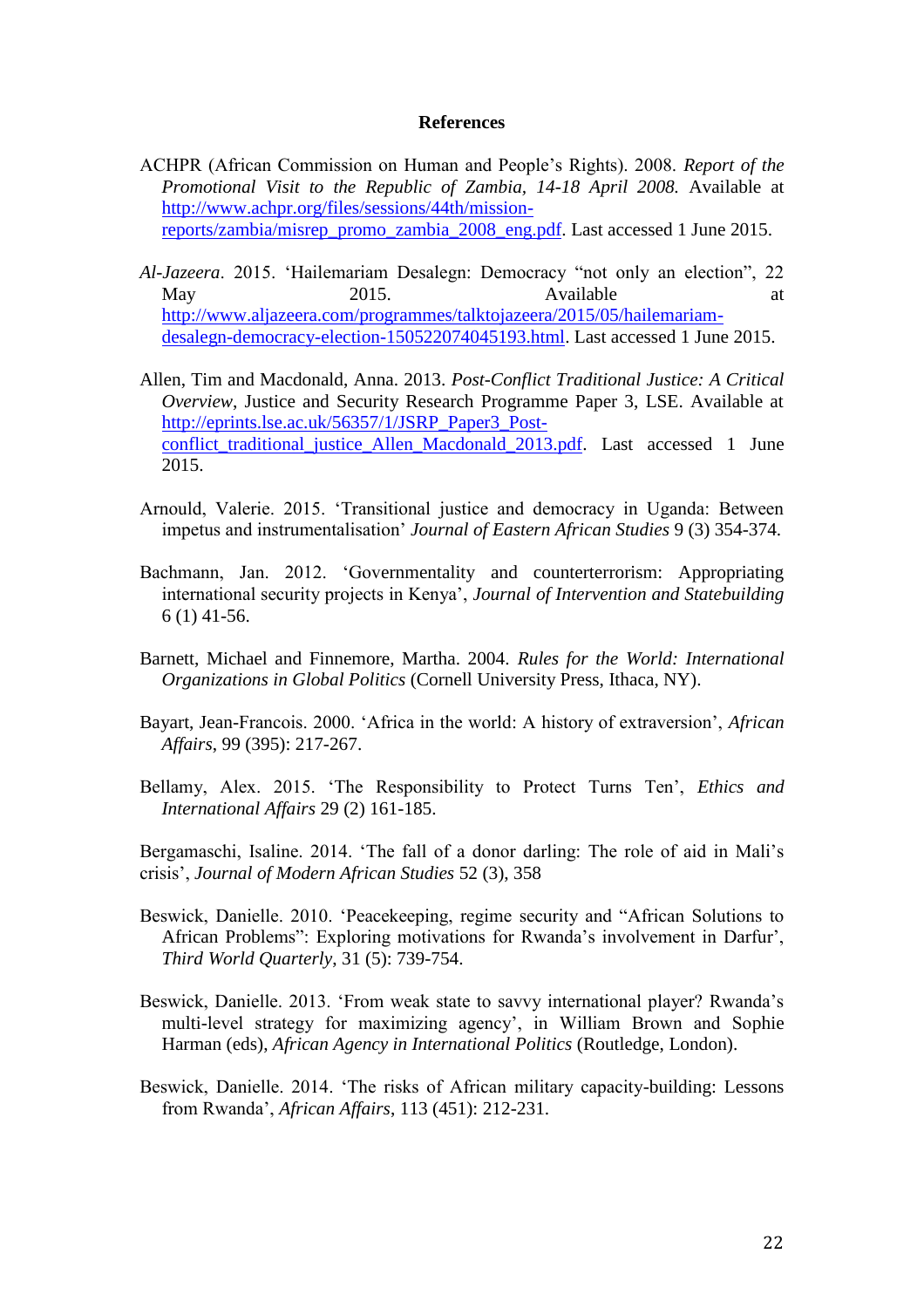- Beswick, Danielle. 2015. 'Military forces in contemporary development', in Paul Jackson (ed) *Handbook of International Security and Development* (Edward Elgar, London).
- Beswick, Danielle and Hammerstad, Anne. 2013. 'African agency in a changing security environment: Sources, opportunities and challenges', *Conflict, Security and Development* 13 (5) 471-486.
- *BBC News Website*. 2001. 'US abandons racism summit', 3 September 2001. Available at [http://news.bbc.co.uk/1/hi/world/africa/1523600.stm.](http://news.bbc.co.uk/1/hi/world/africa/1523600.stm) Last accessed 1 June 2015.
- *BBC News Website*. 2004. 'Powell declares genocide in Sudan', 9 September 2004. Available at [http://news.bbc.co.uk/1/hi/3641820.stm.](http://news.bbc.co.uk/1/hi/3641820.stm) Last accessed 1 June 2015.
- *BBC News Website*. 2004. 'Full Text: UN Sudan Resolution', 19 September 2004. Available at [http://news.bbc.co.uk/1/hi/world/africa/3669978.stm.](http://news.bbc.co.uk/1/hi/world/africa/3669978.stm) Last accessed 1 June 2015.
- *BBC News Website*. 2010. 'UN official calls DR Congo 'rape capital of the world', 28 April 2010. Available at [http://news.bbc.co.uk/1/hi/8650112.stm.](http://news.bbc.co.uk/1/hi/8650112.stm) Last accessed 1 June 2015.
- Bradbury, Mark. 1998. 'Normalising the crisis in Africa', *Disasters* 22 (4) 328-338.
- Brown, Stephen. 2011. "Well, what can you expect?" Donor officials' apologetics for hybrid regimes in Africa', *Democratization*, 18 (2): 512-534.
- Brown, William. 2006. 'Africa and International Relations: A Comment on IR Theory, Anarchy and Statehood' *Review of International Studies* 32 (1) 119-143.
- Brown, William. 2012. 'A Question of Agency: Africa in international politics', *Third World Quarterly*, 33 (10): 1889-1908.
- Brown, William. 2013. 'Sovereignty matters: Africa, donors and the aid relationship', *African Affairs*, 112 (447).
- Brown, William and Harman, Sophie (eds). 2013. *African Agency in International Politics* (Routledge, London).
- Carmody, Padraig. 2011. *The New Scramble for Africa* (Polity Press, Cambridge).
- Curtis, Devon. 2015. 'Development assistance and the lasting legacies of rebellion in Burundi and Rwanda', *Third World Quarterly* 36 (7) 1365-1381.
- David, Steven. 1991. *Choosing Sides: Alignment and Realignment in the Third World*  (Johns Hopkins University Press, Baltimore, MD).
- D'Errico, Nicole; Kalaba, Tshibangu; Nzigire, Louise Bashige; Maisha, Felicien and Kaliysa, Luc Malemo. 2013. "You say rape, I say hospitals. But whose voice is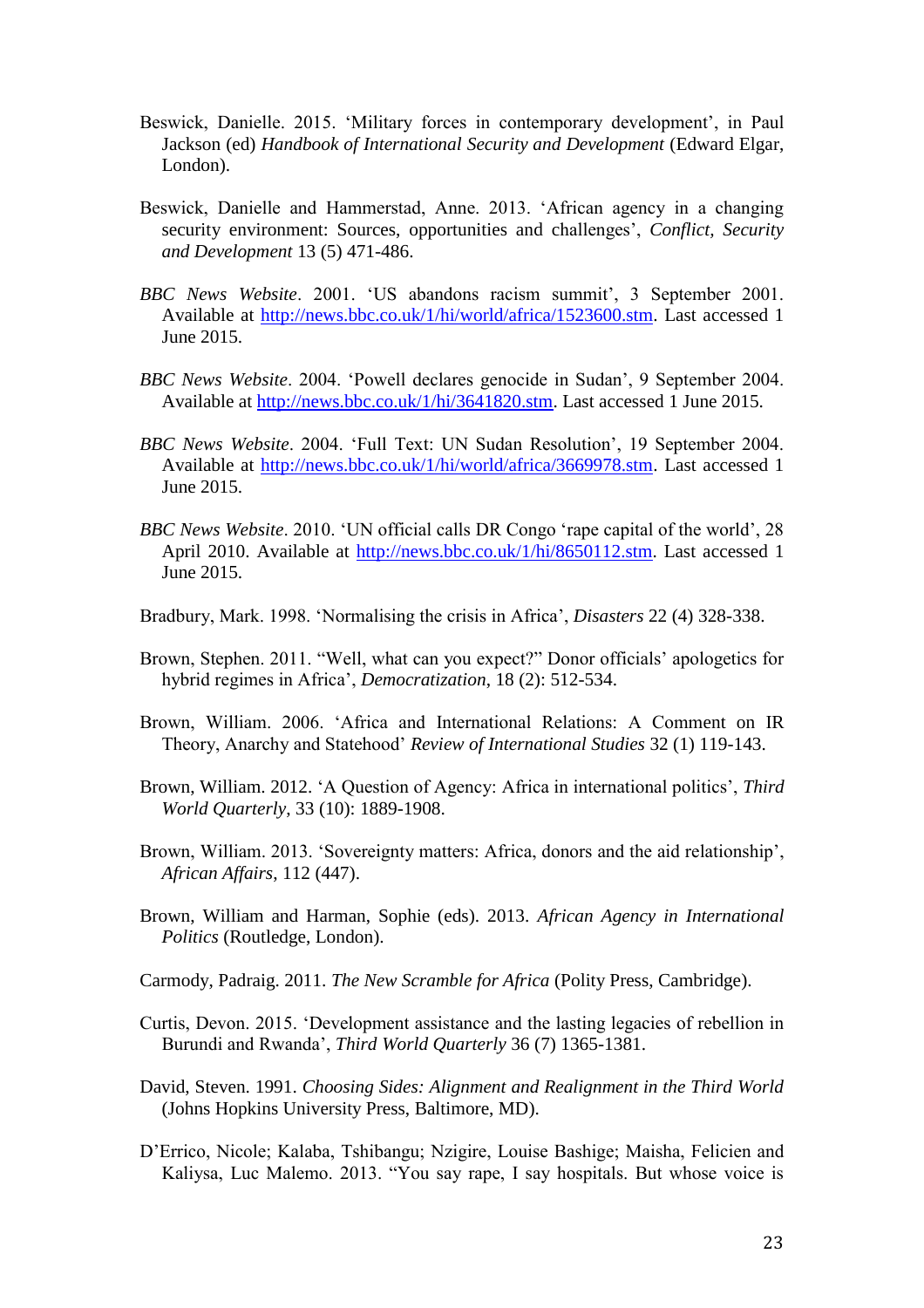louder?" Health, aid and decision-making in the Democratic Republic of Congo', *Review of African Political Economy*, 40 (135): 51-66.

- De Waal, Alex. 2009. 'Mission without end? Peacekeeping in the African political marketplace', *International Affairs*, 85 (1): 99-113.
- Donnelly, Jack. 2007. 'The relative universality of human rights', *Human Rights Quarterly* 29 (2), 281-306.

Dunn, Kevin and Shaw, Timothy (eds). 2001. *Africa's Challenge to International Relations Theory* (Palgrave Macmillan, London).

Finnemore, Martha. 1993. 'International organizations as teachers of norms: The United Nations Educational, Scientific and Cultural Organization and science policy', *International Organization* 47 (4) 565-597.

- Fisher, Jonathan. 2012. 'Managing donor perceptions: Contextualizing Uganda's 2007 intervention in Somalia', *African Affairs*, 111 (444): 404-423.
- Fisher, Jonathan. 2013. 'Structure, agency and Africa in the international system: Donor diplomacy and regional security policy in East Africa since the 1990s', *Conflict, Security and Development*, 13 (5): 537-567.
- Fisher, Jonathan. 2014. 'When it pays to be a "fragile state": Uganda's use and abuse of a dubious concept', *Third World Quarterly*, 35 (2): 316-332.
- Fisher, Jonathan. 2015. "Image management" in East Africa: Uganda, Rwanda, Kenya and their donors', in Julia Gallagher (ed), *Image and Africa: Creation, negotiation, subversion* (Manchester University Press, Manchester).
- Fisher, Jonathan and Anderson, David M. 2015. 'Authoritarianism and the securitization of development in Africa', *International Affairs*, 91 (1): 131-151.
- Freeland, Valerie. 2015. 'Rebranding the state: Uganda's strategic use of the International Criminal Court', *Development and Change* 46 (2) 293-319.
- Freedman, Rosa. 2014. *Failing to Protect: The UN and the Politicisation of Human Rights* (C Hurst & Co and Oxford University Press, London and New York).
- Freedman, Rosa and Mchangama, Joseph. Forthcoming, 2016. 'Expanding or Diluting Human Rights? The Proliferation of United Nations Special Procedures Mandates', *Human Rights Quarterly*, Forthcoming 2016.
- Gegout, Catherine. 2013. 'The International Criminal Court: Limits, potential and conditions for the promotion of justice and peace', *Third World Quarterly* 34 (5) 800-818.
- Graybill, Lyn and Lanegram, Kimberly. 2004. 'Truth, justice and reconciliation in Africa: Issues and cases', *African Studies Quarterly* 8 (1), 1-18.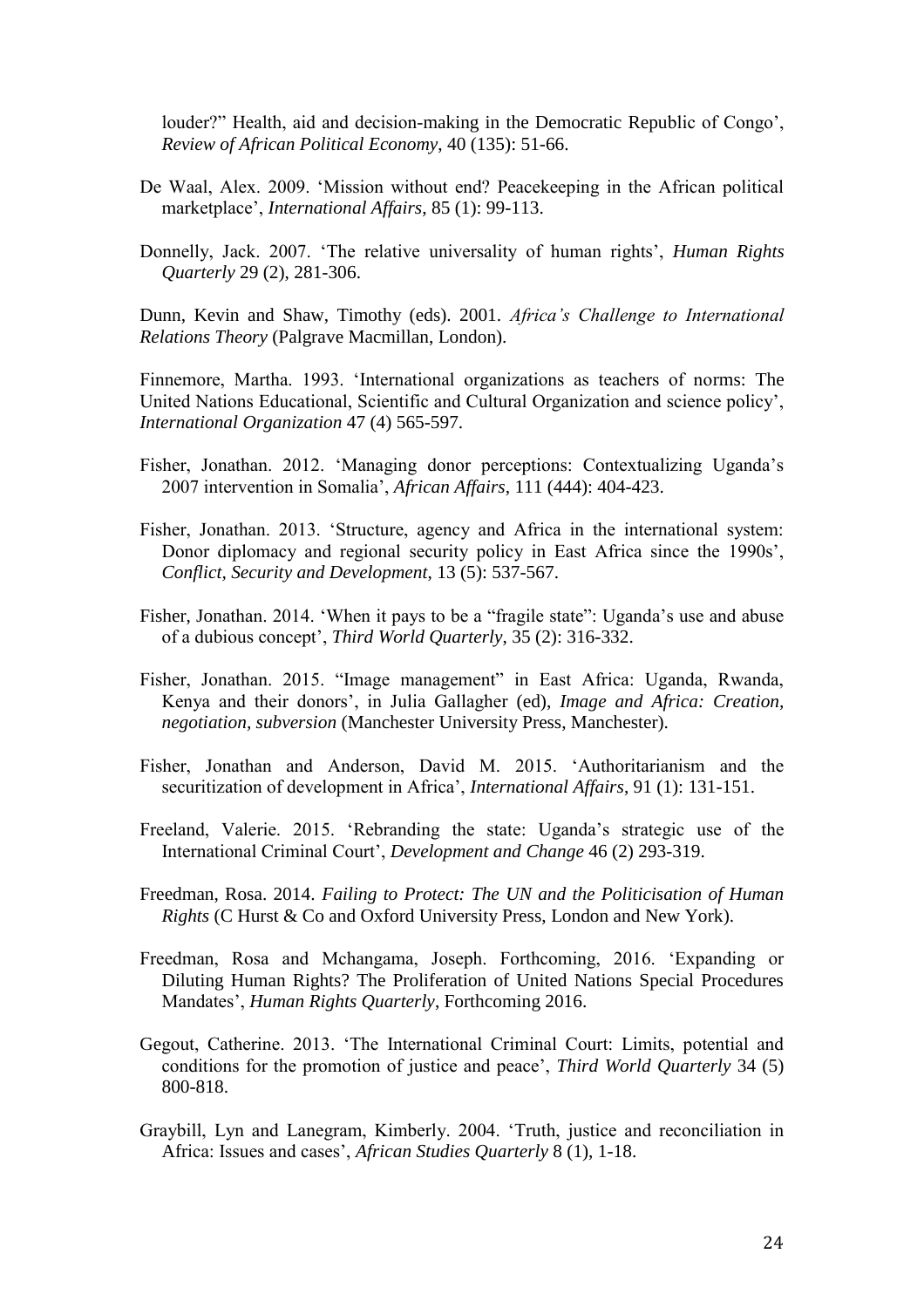- Grimm, Sonja; Lemay-Hebert, Nicolas and Nay, Olivier. 2014. "Fragile states": Introducing a political concept', *Third World Quarterly*, 35 (2): 197-209.
- Harman, Sophie and Brown, William. 2013. 'In from the margins? The changing place of Africa in International Relations?', *International Affairs*, 89 (1): 69-87.
- Harrington, Julia. 2001. 'Special rapporteurs of the African Commission on Human and People's Rights', *African Human Rights Law Journal* 1 (2), 247-267.
- Harrison, Graham. 2005. *The World Bank and Africa: The Construction of Governance States* (Routledge, London).
- Harrison, Graham. 2005. 'The World Bank, Governance and Theories of Political Action in Africa', *British Journal of Politics and International Relations* 7 (2) 240- 260.
- Hauser, Ellen. 1999. 'Ugandan relations with Western donors in the 1990s: What influence on democratisation', *Journal of Modern African Studies* 37 (4) 621-641.
- Haynes, Jeff. 2001. "Limited" Democracy in Ghana and Uganda: What is most important to international actors – stability or political freedom?', *Journal of Contemporary African Studies*, 19 (2): 183-204.

Herbst, Jeff. 2000. *States and Power in Africa: Comparative lessons in authority and control* (Princeton University Press)

- Hickey, Sam. 2013. 'Beyond the poverty agenda? Insights from the new politics of development in Uganda', *World Development*, 43: 194-206.
- Holmes, Georgina. 2014. 'Gendering the Rwandan Defence Force: A Critical Assessment', *Journal of Intervention and Statebuilding*, 8 (4): 321-333.
- House of Commons International Development Committee. 2010. *DFID's Assistance to Zimbabwe: Eight Report of Session 2009-2010 Volume II* (House of Commons, London).

Jackson, Robert and Rosberg, Carl. 1982. 'Why Africa's weak states persist: The empirical and the juridical in statehood' *World Politics* 35 (1), 1-24.

Jourde, Cedric. 2007. 'Constructing representations of the "Global War on Terror" in the Islamic Republic of Mauritania', *Journal of Contemporary African Studies* 25 (1) 77-100.

Jowell, Marco. 2014. 'Cohesion through socialisation: Liberation, tradition and modernity in the forging of the Rwanda Defence Force', *Journal of Eastern African Studies* 8 (2) 278-293.

Keppler, Elise. 2012. 'Managing setbacks for the International Criminal Court in Africa' [2012] *Journal of African Law* 56 (1) 1-14.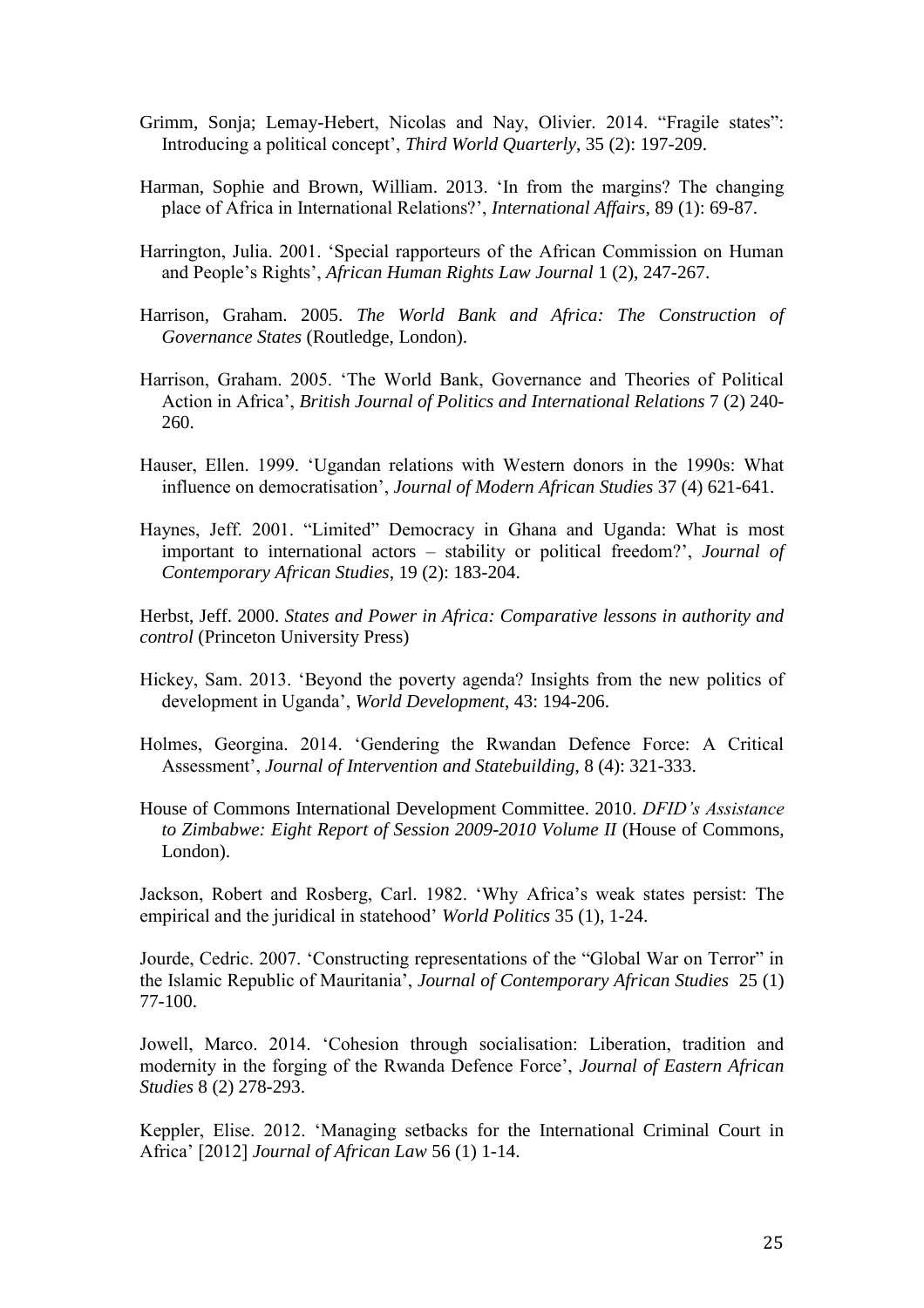Kiwanuka, Richard. 1988. 'The meaning of "people" in the African Charter on Human and People's Rights', *American Journal of International Law* 82 (1), 80-101.

Kuehnel Larsen, Josefine. 2014. 'Peace by peace: The construction of nationalmilitary identity in post-genocide Rwanda', unpublished PhD thesis (University of Copenhagen, Copenhagen).

Lee, Donna. 2013. 'African agency in global trade governance', in William Brown and Sophie Harman (eds), *African Agency in International Politics* (Routledge, London).

Lemay-Hebert, Nicolas and Mathieu, Xavier. 2014. 'The OECD's discourse on fragile states: Experts and the normalization of knowledge production', *Third World Quarterly* 35 (2) 232-251.

- Lynch, Gabrielle. 2011. *I say to you: Ethnic politics and the Kalenjin in Kenya* (University of Chicago Press, Chicago, IL).
- Lynch, Gabrielle. 2012. 'Becoming indigenous in the pursuit of justice: The African Commission on Human and People's Rights and the Endorois', *African Affairs*, 111 (442): 24-45.
- Martin, Guy. 1995. 'Continuity and change in Franc-African relations', *Journal of Modern African Studies* 33 (1) 1-20.
- Mills, Kurt. 2012. "Bashir is dividing us": Africa and the International Criminal Court', *Human Rights Quarterly* 34 (2) 404-447.
- Moncrieff, Richard. 2012. 'French relations with sub-Saharan Africa under President Sarkozy', SAIIA Occasional Paper 107.
- Mubangizi, John. 2004. 'Towards a new approach to the classification of human rights with specific reference to the African context', *African Human Rights Law Journal* 4(1), 93-107.
- Murray, Rachel. 2000. *The African Commission on Human and People's Rights and International Law* (Bloomsbury Publishing, London).
- Mutua, Makau. 2001. 'Savages, Victims and Saviors: The Metaphor of Human Rights', *Harvard International Law Journal* 42, 201-245.
- Mwenda, Andrew and Tangri, Roger. 2005. 'Patronage politics, donor reforms and regime consolidation in Uganda', *African Affairs* 104 (416) 449-467.
- Ranger, Terence. 1983. 'The invention of tradition in colonial Africa', in Eric Hobsbawm and Terence Ranger (eds), *The Invention of Tradition* (Cambridge University Press, Cambridge).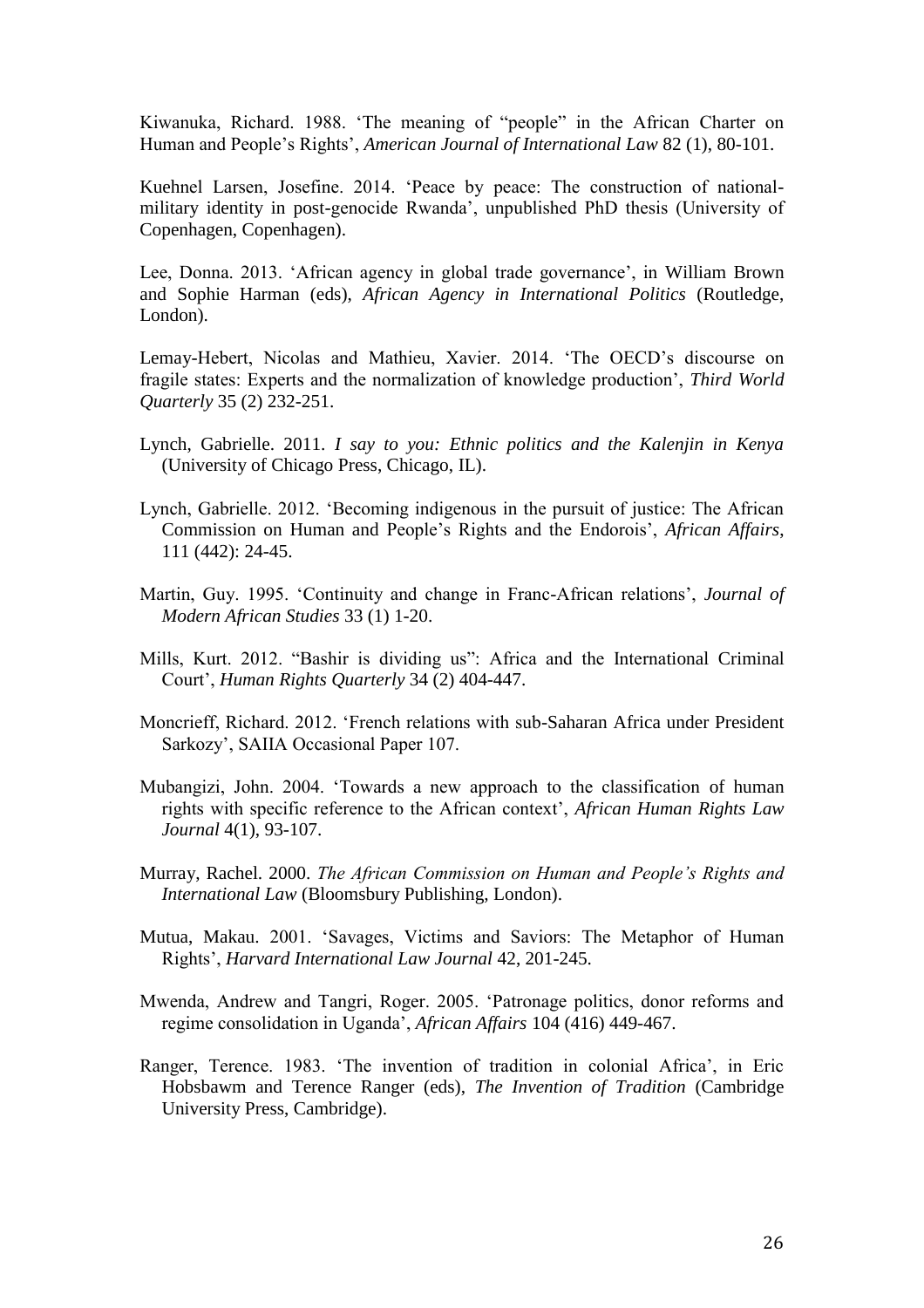- Ranger, Terence. 1993. 'The invention of tradition revisited: The case of colonial Africa', in Terence Ranger and Olufemi Vaughan (eds), *Legitimacy and the State in Twentieth-Century Africa* (Palgrave Macmillan, London).
- *Reuters*. 2009. 'Zimbabwe expels U.N. rights investigator', 29 October 2009. Available at [http://www.reuters.com/article/2009/10/29/us-zimbabwe-nowak](http://www.reuters.com/article/2009/10/29/us-zimbabwe-nowak-idUSTRE59S0WP20091029)[idUSTRE59S0WP20091029.](http://www.reuters.com/article/2009/10/29/us-zimbabwe-nowak-idUSTRE59S0WP20091029) Last accessed 1 June 2015.
- *Reuters*. 2014. 'Uganda's Museveni calls on African nations to quit the ICC', 12 December 2014. Available at [http://www.reuters.com/article/2014/12/12/us-africa](http://www.reuters.com/article/2014/12/12/us-africa-icc-idUSKBN0JQ1DO20141212)[icc-idUSKBN0JQ1DO20141212.](http://www.reuters.com/article/2014/12/12/us-africa-icc-idUSKBN0JQ1DO20141212) Last accessed 1 June 2015.
- Rosenblum, Peter. 2002. 'Irrational exuberance: The Clinton Administration in Africa', *Current History* 101 (655) 195-202.
- Rotberg, Robert. 2003. 'The failure and collapse of nation-states: Breakdown, prevention and repair', in Robert Rotberg (ed), *When States Fail: Causes and Consequences* (Princeton University Press, Princeton, NJ).
- Schabas, William. 2013. 'The banality of international justice', *Journal of International Criminal Justice* 11 (3) 545-551.
- *Sudan Tribune* (Paris). 2013. 'UN special rapporteur blocked from entering Eritrea', 15 April 2013. Available at [http://www.sudantribune.com/spip.php?article46220.](http://www.sudantribune.com/spip.php?article46220) Last accessed 1 June 2015.
- Swedlund, Haley. 2013. 'From donorship to ownership: Budget support and donor influence in Rwanda and Tanzania', *Public Administration and Development* 33, 361-363.
- Tangri, Roger and Mwenda, Andrew M. 2013. *The Politics of Elite Corruption in Africa: Uganda in Comparative Perspective* (Routledge, London).

Tieku, Thomas. 2013. 'Exercising African agency in Burundi via multilateral channels: Opportunities and challenges', *Conflict, Security and Development* 13 (5) 513-535.

- *Time*. 2010. 'Ivory Coast's Disputed Presidential Election', 6 December 2010. Available at [http://content.time.com/time/world/article/0,8599,2035342,00.html.](http://content.time.com/time/world/article/0,8599,2035342,00.html) Last accessed 1 June 2015.
- UNHRC (UN Human Rights Council). 2014. *Report of the Special Rapporteur on the situation of human rights in Eritrea, Sheila B Keitharuth*. Available at [http://www.chr.up.ac.za/images/files/documents/ahrdd/eritrea/unreports/2014%20r](http://www.chr.up.ac.za/images/files/documents/ahrdd/eritrea/unreports/2014%20report%20on%20Eritrea%20A_HRC_26_45_ENG.pdf) [eport%20on%20Eritrea%20A\\_HRC\\_26\\_45\\_ENG.pdf.](http://www.chr.up.ac.za/images/files/documents/ahrdd/eritrea/unreports/2014%20report%20on%20Eritrea%20A_HRC_26_45_ENG.pdf) Last accessed 1 June 2015.
- Viljoen, Frans. 2005. 'The Special Rapporteur on Prisons and Conditions of Detention in Africa: Achievements and Possibilities', *Human Rights Quarterly* 27 (1), 125-171.